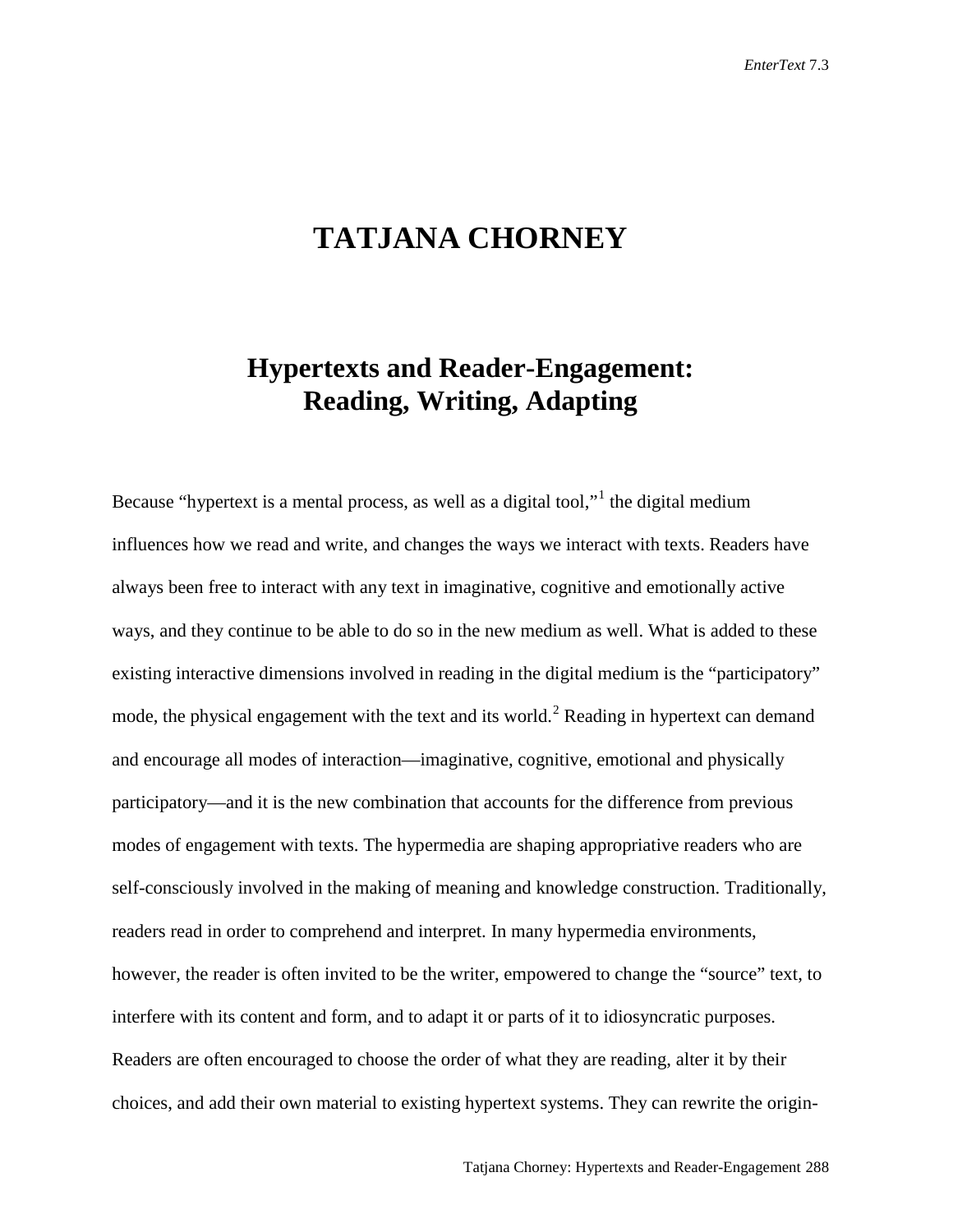text and create new systems of meaning. By virtue of the nature of the medium itself, reading in hypertext is an interactive activity that involves re-inscribing, adapting, restructuring. It allows for easy physical rearrangement, de-contextualisation and re-contextualisation of existing reading materials into new schemes and contexts determined by the readers' own purpose. Reading and writing in hypertext have thus been re-imagined in terms of rhetorical possibilities realised through the readers' active involvement in linking possible textual selections and combinations.[3](#page-22-0) Rather than reading in order to comprehend and interpret only, in many hypertext environments readers have to read and comprehend in order to write: that is, they have to read in order to (re)interpret and (re)create. This new nature of interaction results in new cognitive skills, and changes how we think of reading and writing.

Not all hypertexts are interactive in this way; many are just as linear as any printed text and do not make significant new cognitive demands on readers. In many cases readers tend simply to transfer old reading habits formed in the Age of Print to reading in hypertext, and the extent of their physical participation is limited to several mouse clicks. But many reading situations in hypermedia, especially those created by hyperpoetry and hyperfiction, place on readers a new set of cognitive demands resulting from the new combination of modes of engagement. Many so-called informational hypertexts do the same thing, since they, too, often dictate new ways of structuring information, managing data and communicating. We do not have, as yet, extensive research into the cognitive processes involved in reading in hypertexts, nor a comprehensive assessment of hypertexts' potential impact on and implications for reading and writing.<sup>[4](#page-22-1)</sup> What we do know from cultural and media theorists, however, is that in the hypermedia "what before had been a mental process, a highly individual state, now became part of the public sphere."[5](#page-22-2) Hypertext externalises many cognitive processes, and encourages in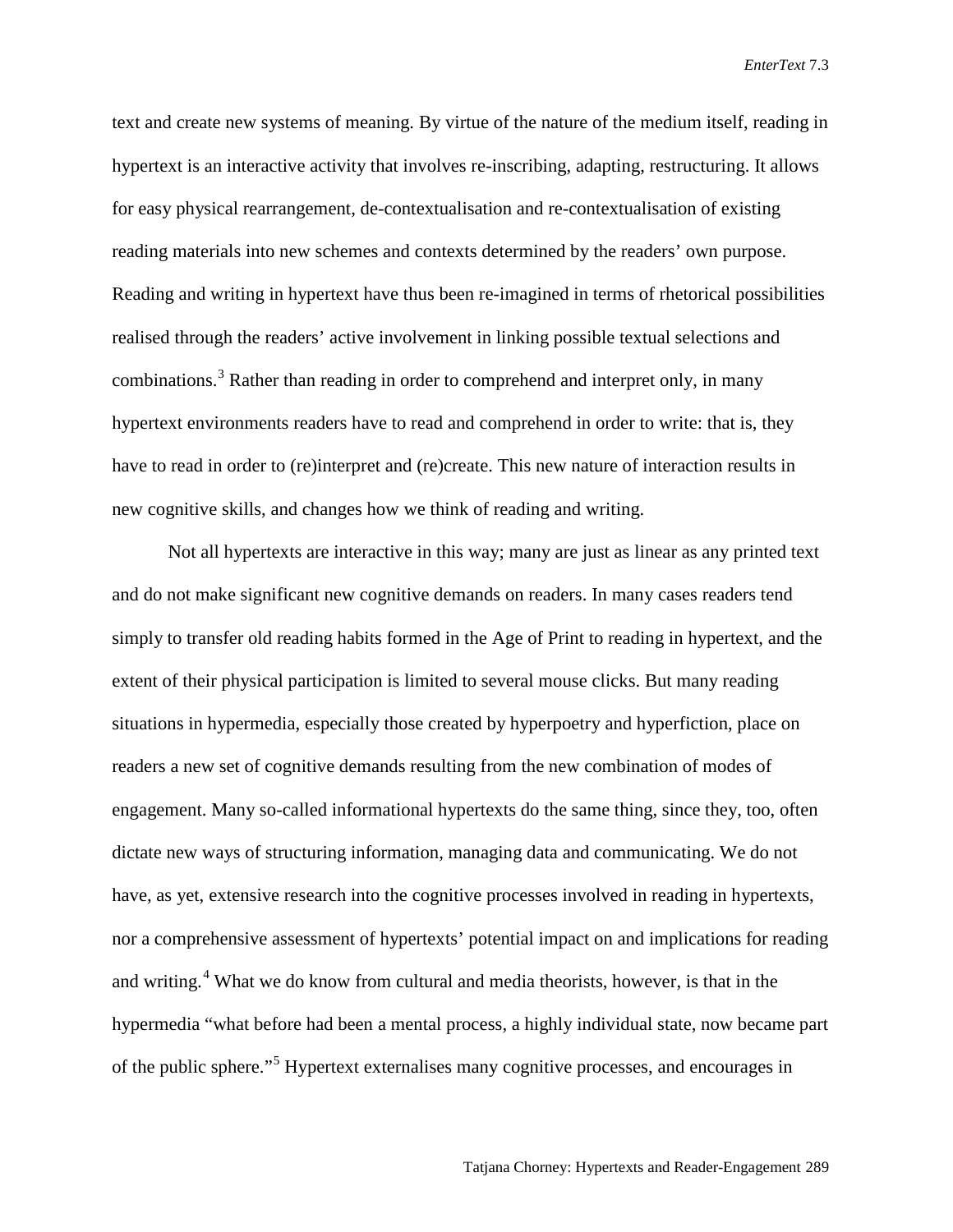readers "fundamental cognitive skills and intellectual tasks that experts in various disciplines use routinely, subtly and self-consciously in accomplishing intellectual tasks."<sup>[6](#page-22-3)</sup> But what are those cognitive skills that experts use and that are encouraged by some hypermedia environments? And what conceptual framework can we use to engage with the nature of these new cognitive demands? In this paper I suggest that recent theoretical perspectives on the concept and practice of adaptation provide one conceptual framework for investigating the nature of this changing interaction and its cognitive consequences in relation to reading and writing in hypermedia. Many hypersystems blur the boundary between reading and writing, between interpreting and creating from existing materials, and encourage users/readers to think like adapters.

If we define adaptation as the process of fitting or suiting one kind of utterance/story/form/medium to another, modifying it to suit its new conditions, "transcoding," changing contexts, reinterpreting, or repeating with variation,<sup>[7](#page-22-4)</sup> we can see that interactive reading and writing in the hypermedia embody many elements associated with the principle of adaptation. Adaptation means repeating with variation. To adapt something means to engage with source material, to establish and announce a relationship to it, so that "thematic and narrative presence combines with material variation."[8](#page-22-5) The material variation often involves a transposition or transcoding from one medium, genre or register into another. The result of this transposition is a change of frame or context. As a way of thinking and a process of creation and reception, adaptation depends on (re)interpretation and then (re)creation of various elements or separate units of source material, during which process the elements or units themselves may change.<sup>[9](#page-22-6)</sup>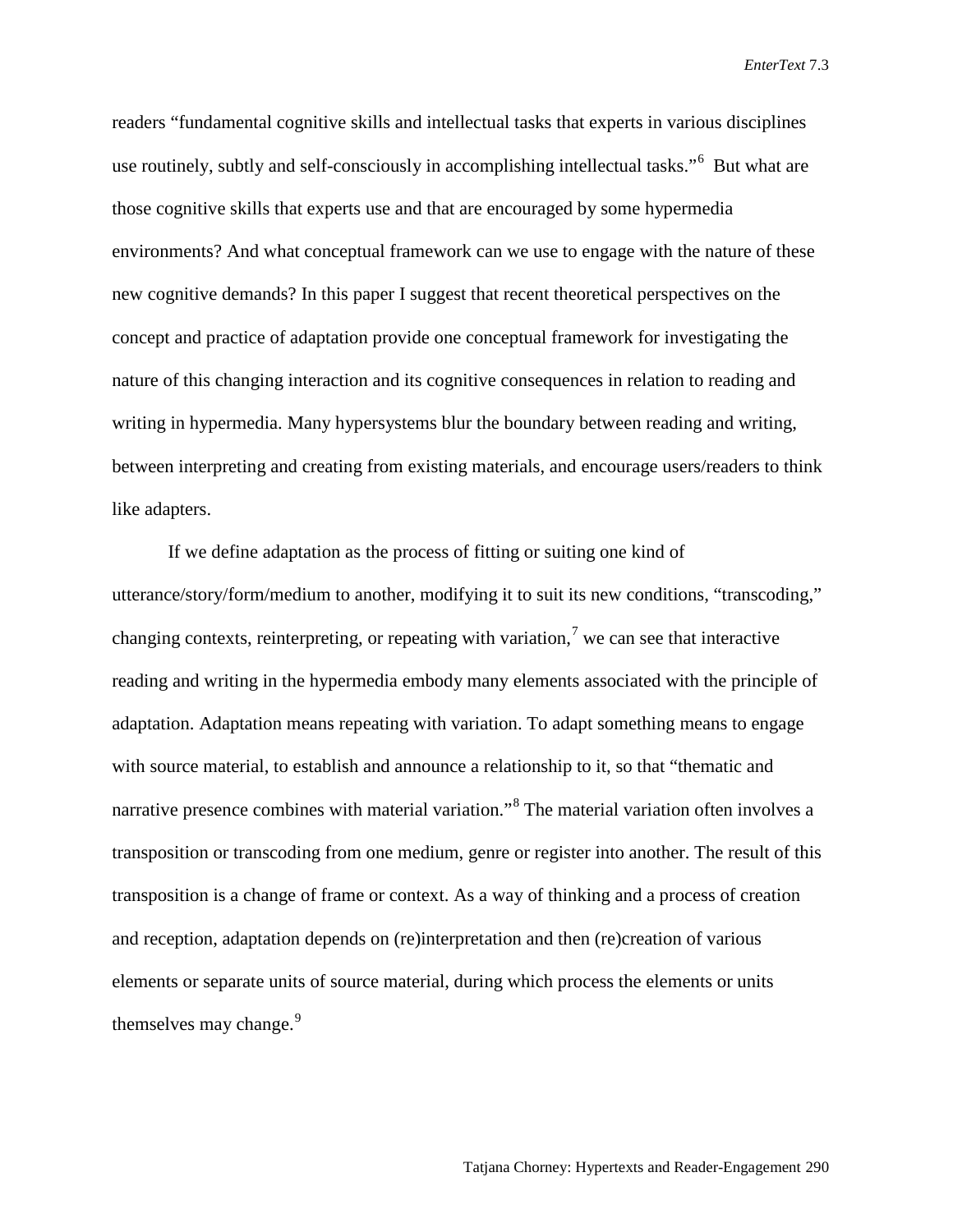The process of reading and writing in hypertext involves a number of activities associated with adaptation in its denotative sense, such as adjusting, altering, transforming, recreating, while maintaining a relationship with the source material or originating context. In hypertext the reading experience—informed by comprehension and interpretation—and the writing experience, as a form of creative output, are often inextricably linked.<sup>[10](#page-22-7)</sup> The potential of hypertext to link inextricably these two processes stands in contrast to centuries of knowledge according to which the two have been taught and treated separately. The hypermedia fuse the categories of reader/audience and writer/creator. Indeed, many of those who write for the hypertext environment conceive of their works so that they can be adapted. Many hypertexts, especially in the realm of fiction, are created so that readers can become adapters, and in some cases, explicit co-creators: readers have many choices along the reading path; they are invited to use elements of text and rearrange them, to transform them into new wholes and contribute to existing texts. By highlighting the need for selection and subsequent rearrangement, hypertexts often compel readers to adopt the role of an adapter—one who is first an audience and an interpreter and then a creator; one who appropriates, takes possession of another's text and filters it through personal sensibilities, interests and talents, and recreates it into another context while maintaining and announcing a relationship with the source material.

Whether we are aware of it or not, we live in a culture of adaptation. If we take into account that adaptation includes almost any act of alteration performed upon specific cultural works of the past or present (cf. Hutcheon, 9), we may realize that we are immersed in adaptations not only in media such as TV, film, Internet, musical and dramatic stage, novels and comic books, but also in theme parks and video arcades. The concept of adaptation itself is clearly very broad. It plays a part in many cultural processes and encompasses important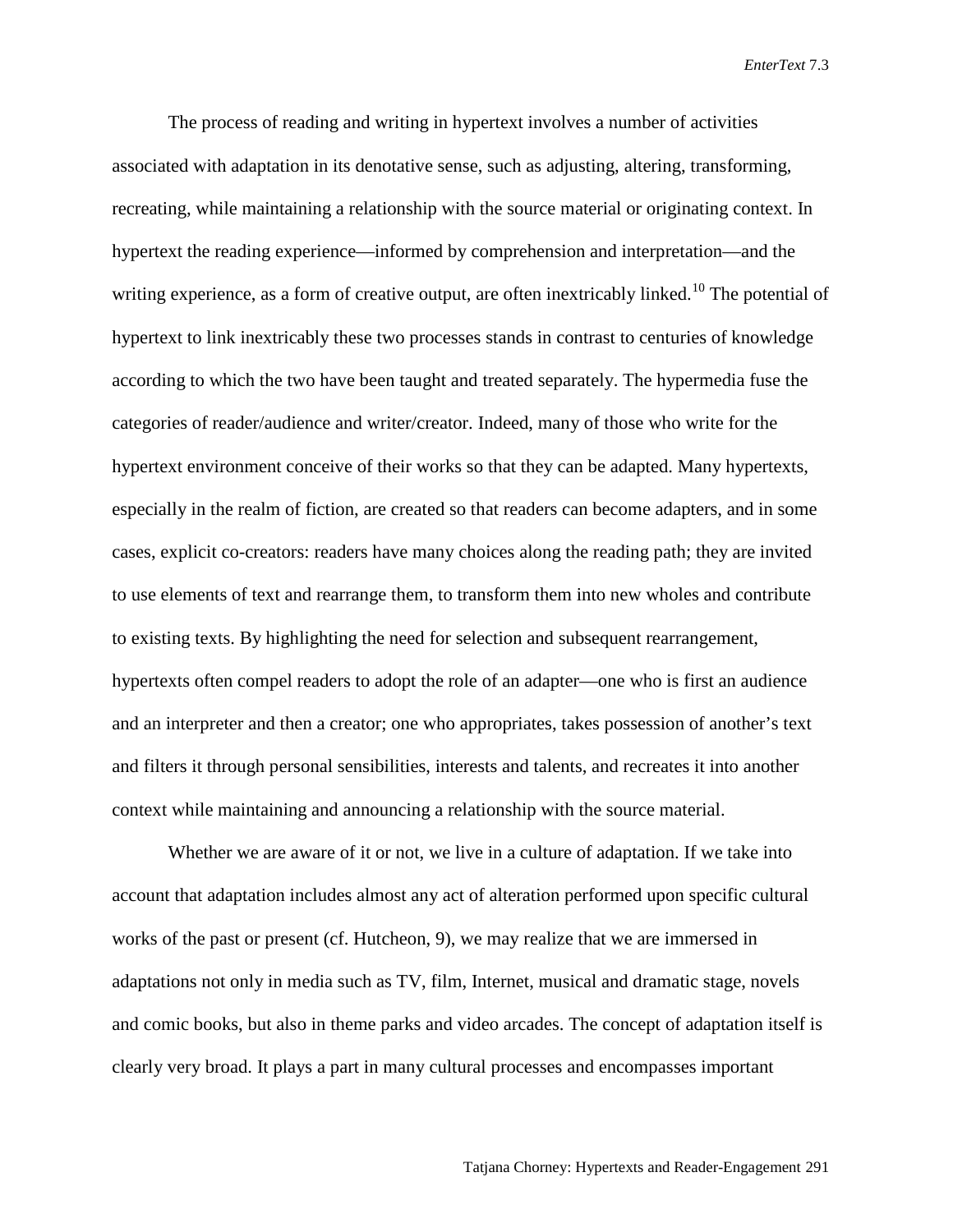aspects of human existence. Literature in both the sciences and the humanities indicates that the process of adaptation is important in explaining how we understand and interact with our surroundings, texts, and technology. In the evolutionary social sciences dealing with cumulative cultural adaptations, the concept is used to explain "the information processing properties of the human minds," and to argue that "cultural adaptation has played a crucial role in human evolution."<sup>[11](#page-22-8)</sup> In the context of literary and cultural theory the concept has been recently applied to the investigation of the process of "cultural revision" in all media, and its distinctive cultural status.<sup>[12](#page-22-9)</sup>

Rather than discussing adaptation in the context of "fidelity to the original," "cultural inferiority," "stealing" or plagiarism, new adaptation theory in the context of the humanities sees adaptation as a distinctive and pervasive cultural process and form, situating it within a long Western cultural tradition of borrowing and sharing ideas, narratives and parts of narratives to create new ones. Borrowing from the ancients, Shakespeare transferred his culture's stories from page to stage, and others like Aeschylus, Racine, Goethe and da Ponte, all retold familiar stories.<sup>[13](#page-22-10)</sup> And this is not because those who came before us were in some way less creative or less original than we are. It is because the nature of creativity and originality was perceived in a different way. The ways of engaging with cultural texts in the pre-Romantic past always assumed and explicitly stated a relationship to existing or previous models. Rather than only being a product, an entity derived from another entity, adaptation ought to be understood also as a cognitive and "experiential" process, a way of thinking about reading, writing, creating, a way of being engaged with culture. It is this aspect of adaptation that is most useful in relation to the modes of engagement enabled in the new medium.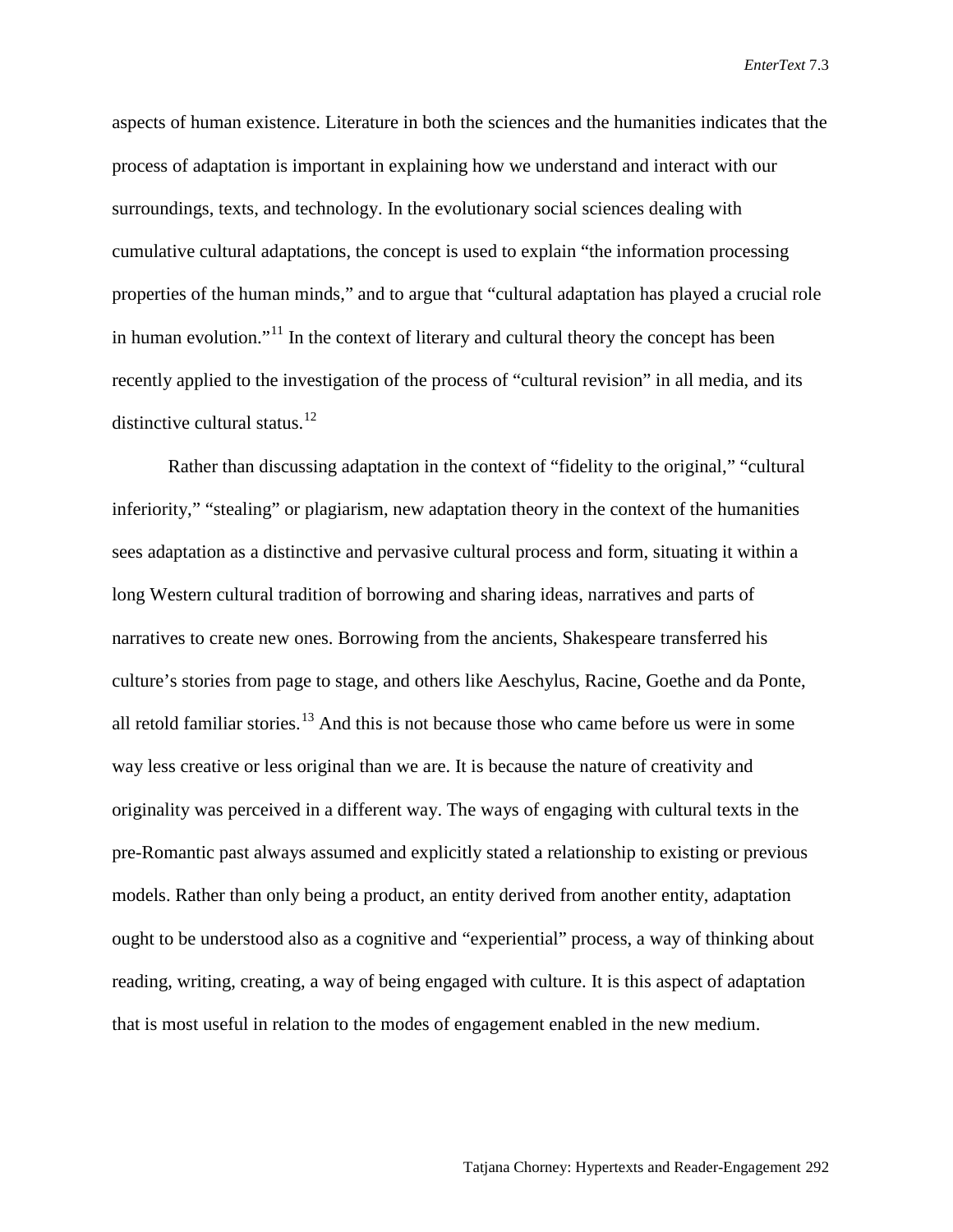Without undue technological determinism, it is important to acknowledge that the new media do influence our ways of engaging with culture and modify existing notions about creativity. In interactive fiction in the hypermedia, for example, readers/viewers are not "voyeurs" in relation to texts. They are "connected to the story more than by means of emotional identification with a character, as in the telling and showing modes" adaptation theory associated with other media, like print and film.<sup>[14](#page-22-11)</sup> The former passive "audience is lifted out of their seat of distanced contemplation and placed in the limelight of subjective physical involvement: addressed as a storyboard controller, co-author, actor or self-performer" so that they become active participants in a "heterocosm—either a fantastic or a realistic one."[15](#page-22-12) In that sense, "if we think back to how important the soliciting of audience participation was for those classical theoreticians of rhetoric or for oral storytellers, we might get a clearer sense of how the audience can figure in the thinking of the adapter working in these emergent forms called 'interactive storytelling' made possible by the new broadband and virtual technologies."[16](#page-22-13)

Technology and culture have always been interdependent. In relation to the new technology and some of the cognitive and kinesthetic aspects of engaging with hypertexts, the context of adaptation may help us situate the new media's "mode of address," audience reception and participation patterns<sup>[17](#page-22-14)</sup> within a larger cultural and conceptual framework, and provide a perspective on the new technology that may reveal its relationship to other sociocultural phenomena, including those of the past. Technology has always "framed" and "driven" adaptation, in that the new media "have constantly opened the door for new possibilities" when it comes to modes of engagement with cultural texts.<sup>[18](#page-22-15)</sup> In fact, the term "transcoding" used by adaptation theorist Linda Hutcheon to define adaptation as a cultural phenomenon, comes from computer programming, and refers to the process of converting any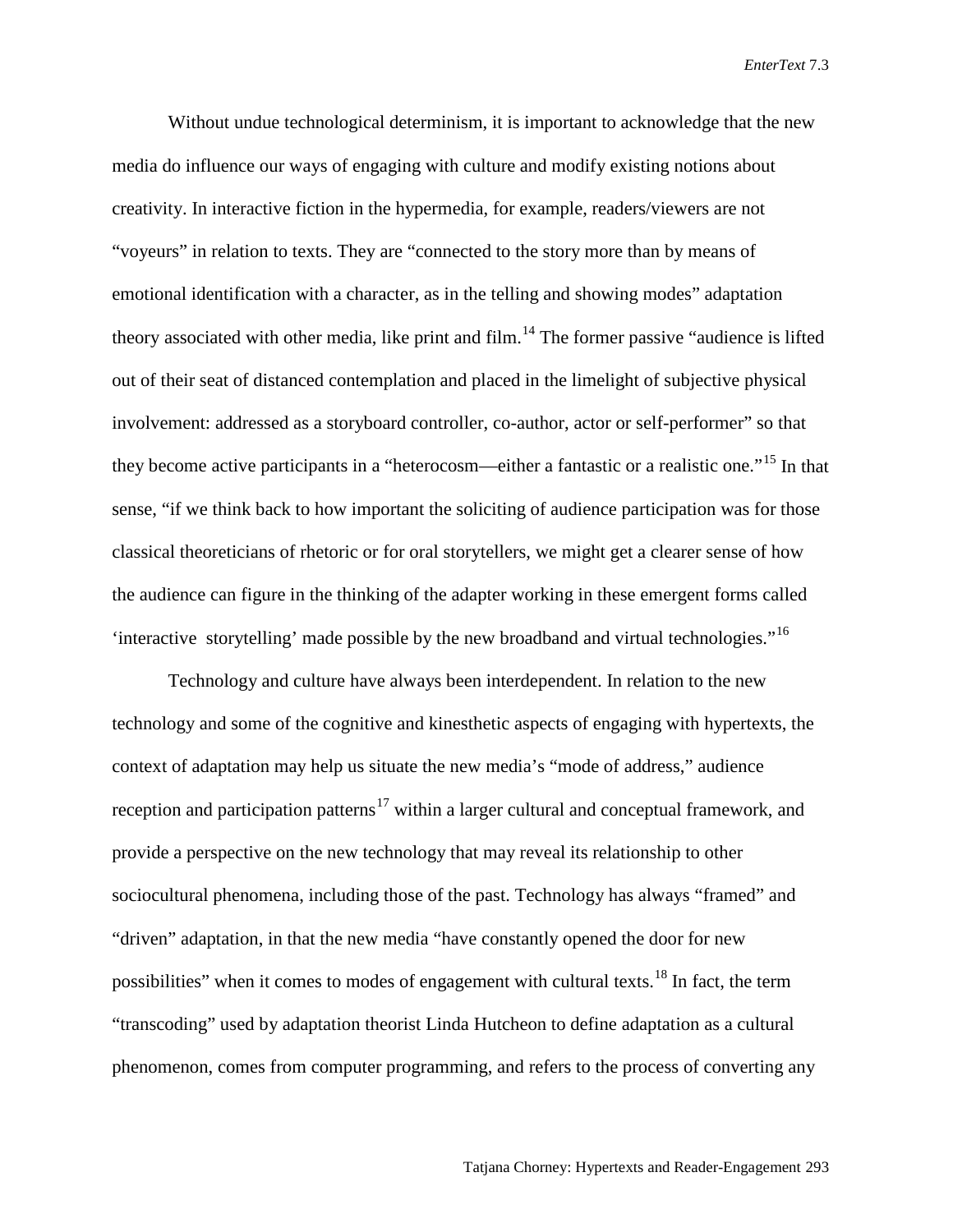media file or object from one format to another. In the words of media theorist Lev Manovich, "the computer layer" and the "culture layer" are "being composited together," and the result of this composition is a "blend of human and computer meanings, of traditional ways in which human culture modeled the world and the computer's own way of representing it."<sup>[19](#page-22-16)</sup> These "conceptual transfers" from the computer world to the world of culture are not unusual, and provide conceptual gateways for exploring how the new media reconceptualise cultural categories and concepts, and enable new ways of cultural revision and participation.

The interdependence between the computer layer and the culture layer, or technology and cognition, and their relevance to the adaptation in the current context can be illustrated by some of the formal properties of the new medium. "The computer layer" is built on the principles of variability and repetition. Hypermedia systems "provide their users with the ability to create, manipulate and/or examine a network of information-containing nodes interconnected by relational links."<sup>[20](#page-22-17)</sup> The hypermedia externalise the cognitive process involved in adaptation. In order to interpret and recreate origin-material, adapters will consider the various aspects of that material separately, re-conceiving the relationships and interconnections between structure and thematic elements, while adding something new to the existing material with each new interpretation. The cognitive process that depends on the separation of thematic and other conceptual elements, and structure, is externalised or embodied in the formal properties of hypermedia systems. While in old media, elements are "'hardwired' into a unique structure and no longer maintain their separate identity, in hypermedia elements and structure are separate from each other."<sup>[21](#page-22-18)</sup> In hypermedia, the individual media elements (images, pages of text, etc.) always retain their individual, separate identity that can be "wired" together through hyperlinking into more than one object and often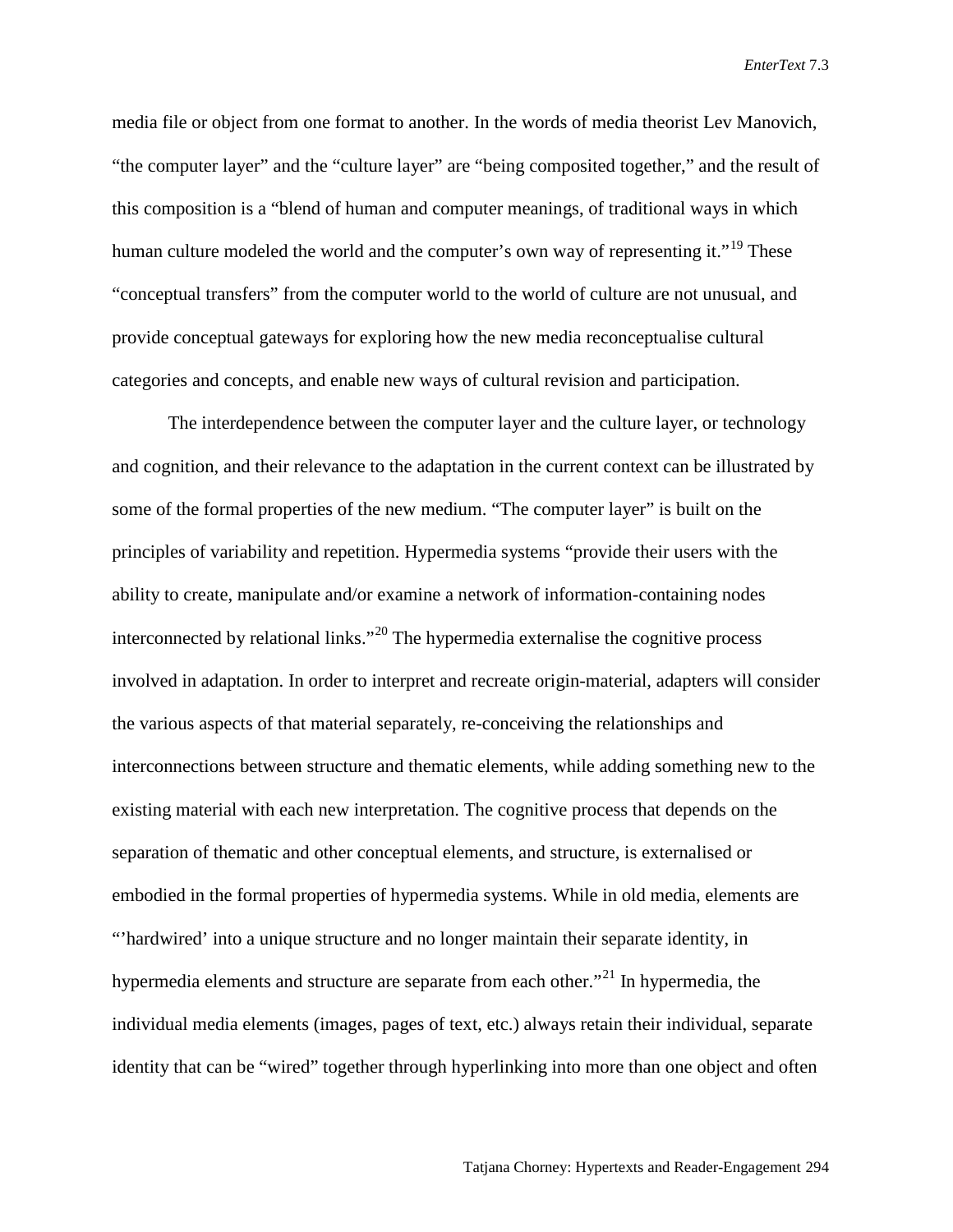in more than one way.<sup>[22](#page-22-19)</sup> The variability and repetition of fundamental cognitive processes involved in adaptation, in addition to the demand for separating the units of existing materials that can then be "rewired" in new ways, are so formally embedded in the properties of hypermedia. Hypermedia systems by their formal nature enable and encourage into existence, as it were, the cognitive processes involved in the process of adaptation: transposition of elements or units from source materials (information-containing nodes) into different contexts, their (re)creation within different frameworks of meaning, repetition with variation while retaining a relationship with the source. The properties of the new media thus increase the potential for the occurrence of the kind of thinking underlying the process of adaptation.

Commenting on her experience of writing poems in hypertext, poet Stephanie Strickland captures the nature of the cognitive and experiential shift in reader engagement offered by the hypermedia:

When a set of poems is composed in or into hypertext, the space in which they exist literally opens up. Released from the printed page into this floating space, readers are often uneasy. What is the poem? Is it a sum of every possible way to proceed, the sequence of such journeys, or one particular path privileged as a saved reading? Only slowly does one assimilate the truth that one may return each time differently.<sup>23</sup>

"Returning each time differently" encapsulates one of the dominant aspects of hypertext, as well as the process of adaptation, as repeating without replicating, or repeating with a variation.<sup>[24](#page-22-21)</sup> Reading in this context becomes a mode of engagement that, like an adaptation, does not depend on "original narrative as only context." Readers are encouraged to create "multiple entrances and exits" from a text. As "wherever the reader plunges in, we find a beginning," linearity and narrative coherence become "a quality of the individual reader's experience."<sup>[25](#page-22-22)</sup> To articulate the property of hypertext as multilinear, and to explain its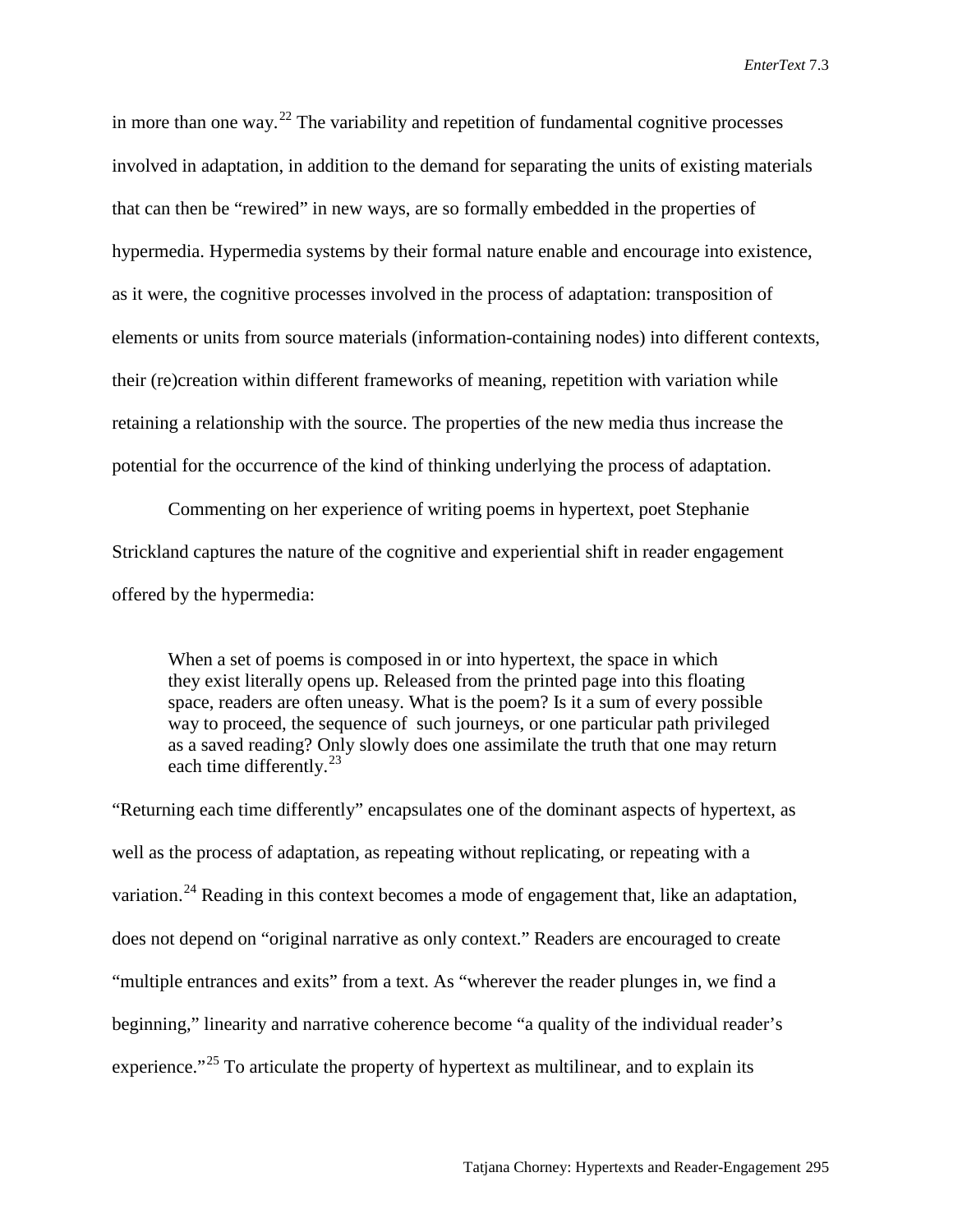consequences for the reading process as Strickland does, means to invite readers to think like adapters and to transform the origin-text by choosing where it begins and where it ends. They are encouraged to adapt its parts to their own sense of narrative or poetic progression, and to use the result of this interactive experience to create a new sense of the whole. Here the text is conceived so that each reading act becomes an adaptation, a re-fitting, a transforming of the original.

Strickland's "The Ballad of Sand and Harry Soot" is a poem that exists in hypertext and in print, in which form it won the Boston Review Poetry Prize.<sup>[26](#page-22-23)</sup> In adapting the poem to hypertext and transcoding it from print to the digital medium, Strickland created a guide for the reader, "How to Read This Poem." The three suggested navigation methods to be employed by the reader in any combination are the Random, the Complete and the Link-Driven reading. Just like adapters who are reading a text in order to adapt it, readers of this poem are encouraged to separate the theme and other elements of the poetic narrative from its structure. Due to the variability principle according to which the hypermedia operate, theme and structure can be considered separately. The potential for multiple adaptations of the existing text and its manifold reinterpretations are embedded in the format enabled by the medium. Thematically, the poem is about the passionate relationship between Sand and Soot, "silicon and carbon-based life."<sup>[27](#page-22-24)</sup> Structurally, it is about the "art of navigation through multiple discourses that constitute human experience." As such, the poem creates a "multicourse," a web of "relations with limitless potential for diverging and converging series of readings." The "discontinuous succession of creative acts" in the poem mirrors the multiple readings these acts enable, each unique, "linked to the reader and the context in which the reading takes place."<sup>[28](#page-22-25)</sup> Each hypertext reading enabled by Strickland's navigational methods represents a virtual adaptation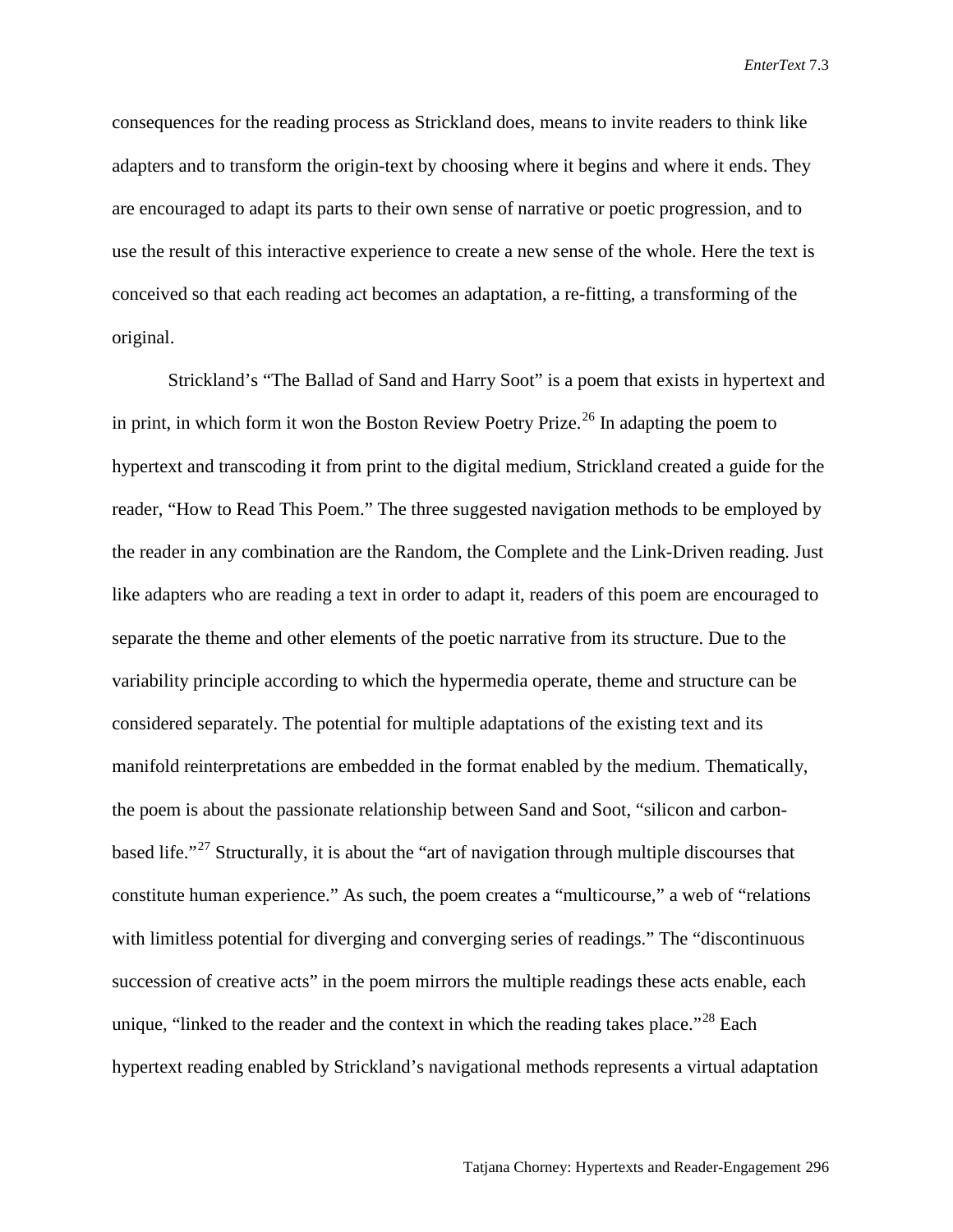and a recontextualisation of the poem. Each of the three models of hypertext readings and the new combinations they enable adapt the print poem in different ways by rearranging and restructuring its parts into new wholes. Each reading involves reinterpretation, recreation and reordering using the existing elements of the poetic narrative.

Another kind of adaptation took place in the process of transcoding the poems from print into hypertext. Strickland retitled all her poems, an act through which the newly titled poems emerged modified, adapted to a new medium and a new audience. Retitling represents an adaptation in the sense that each new title creates a new reading and interpretive framework for each poem, foregrounding, in a literary and symbolic sense, the complex interpretive relationships created between the poem's text and its "name:"

Since each of my poems already had a title, I did not wish simply to repeat that title as their screen address—so I chose a "second" title which would resonate with the first and with the poem.... Since it is possible to locate both the poem-title list and the lexia-list online, it is possible to arrive at a poem you have already read, but this time as it appears under another name. In this way, the text acquires a double, or a shadow—provided exclusively by the way it is named. This kind of shadow is a persistent concern in *True North*, and its formal implementation occurs quite naturally in a hypertext environment, whereas double-titling is so unconventional, and so unhappily accommodated on the print page, as to be unreadable on paper. [29](#page-22-26)

In this sense, as in any process of adaptation, each new title provides a change of "frame" and therefore of context as well, since it situates each poem within a different point of view, which can create a "manifestly different interpretation."[30](#page-22-27) Strickland sees this adaptive process as being "naturally" embedded in the hypermedia, and accomplishing a form of liberation of meaning with regard to her poems. Hypertext emphasises and formally enables the semantic multivocality inherent in poetic texts and language. It also makes more apparent the kind of thinking and interpretation done by an adapter, who is aware that reframing a narrative, or selected narrative elements, means reinterpreting it, and also, recreating it.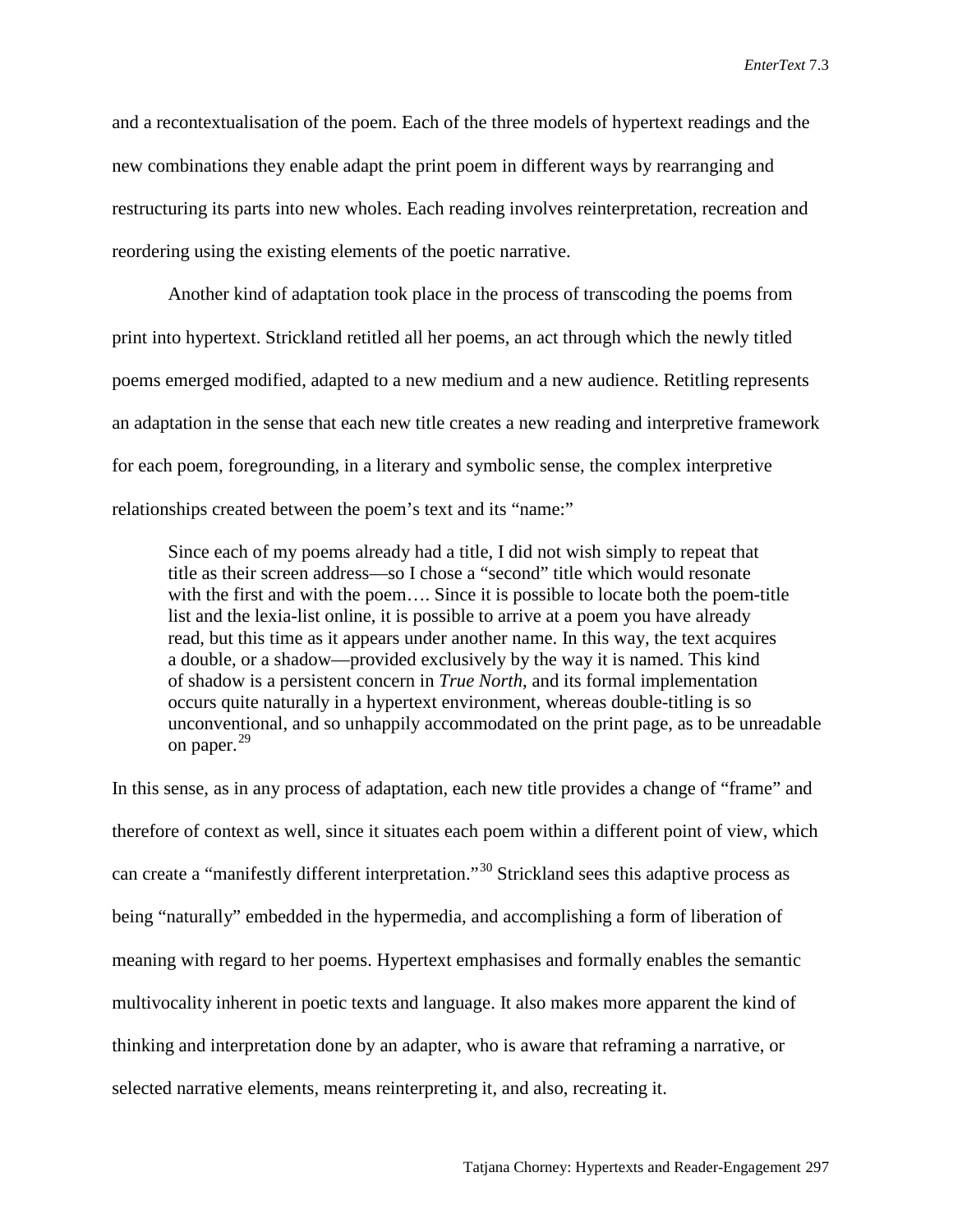Holopoetry, poetry that that addresses language "both as material and subject matter," is another example of the way in which the hypermedia can realise the polysemic nature of language and experience in a non-linear, discontinuous way, and so enable various forms of adaptation to take place.<sup>[31](#page-22-28)</sup> Eduardo Kac, the pioneer of holopoetry, describes his invitation to the reader to interact with his art and re-create it differently:

I try to create texts which can only signify upon the active perceptual and cognitive engagement on the part of the reader or viewer. This ultimately means that each reader "writes" his or her own texts as he or she looks at the piece. My holopoems don't rest quietly on the surface. When the viewer starts to look for words and their links, the texts will transform themselves, move in three dimensional space, change in color and meaning, coalesce and disappear. This viewer-activated choreography is as much a part of the signifying process as the transforming verbal and visual elements themselves.<sup>[32](#page-22-29)</sup>

The readerly interactivity that is the basis of holopoetry in fact here extends beyond the Web itself as it often requires the combination of Web or virtual and actual presence in order for its spatiotemporal possibilities to be fully realised. Holopoetry combines image, sound and text in ways that "highlight the complex discontinuities that structure the syntax" of the poems, and illustrate the "fluidity of the verbal sign and semantic interpolation, i.e., mutability of the actual topology of words in space leading to changes in meaning." One such example is Kac's work shown at the InterCommunication Center in Tokyo in 1999, called *Uiapuru* (1996/99).<sup>[33](#page-22-30)</sup> This interactive installation represents a flying fish that hovers above a forest in the gallery, responding to local as well as Web-based commands:

Audio and video from its point of view are streamed on the Web. Local and remote participants interact with the avatar of the flying fish in a virtual world. When this happens the flying fish sings in the gallery. "Pingbirds" (robotic birds) sing Amazonian bird songs in the gallery in response to the rhythm of Internet traffic. Pingbirds monitor the rhythm of the Internet by sending ping commands to a server in the Amazon. This work unites telepresence, multi-user virtual reality, and networking into a single realm of experience.<sup>[34](#page-22-31)</sup>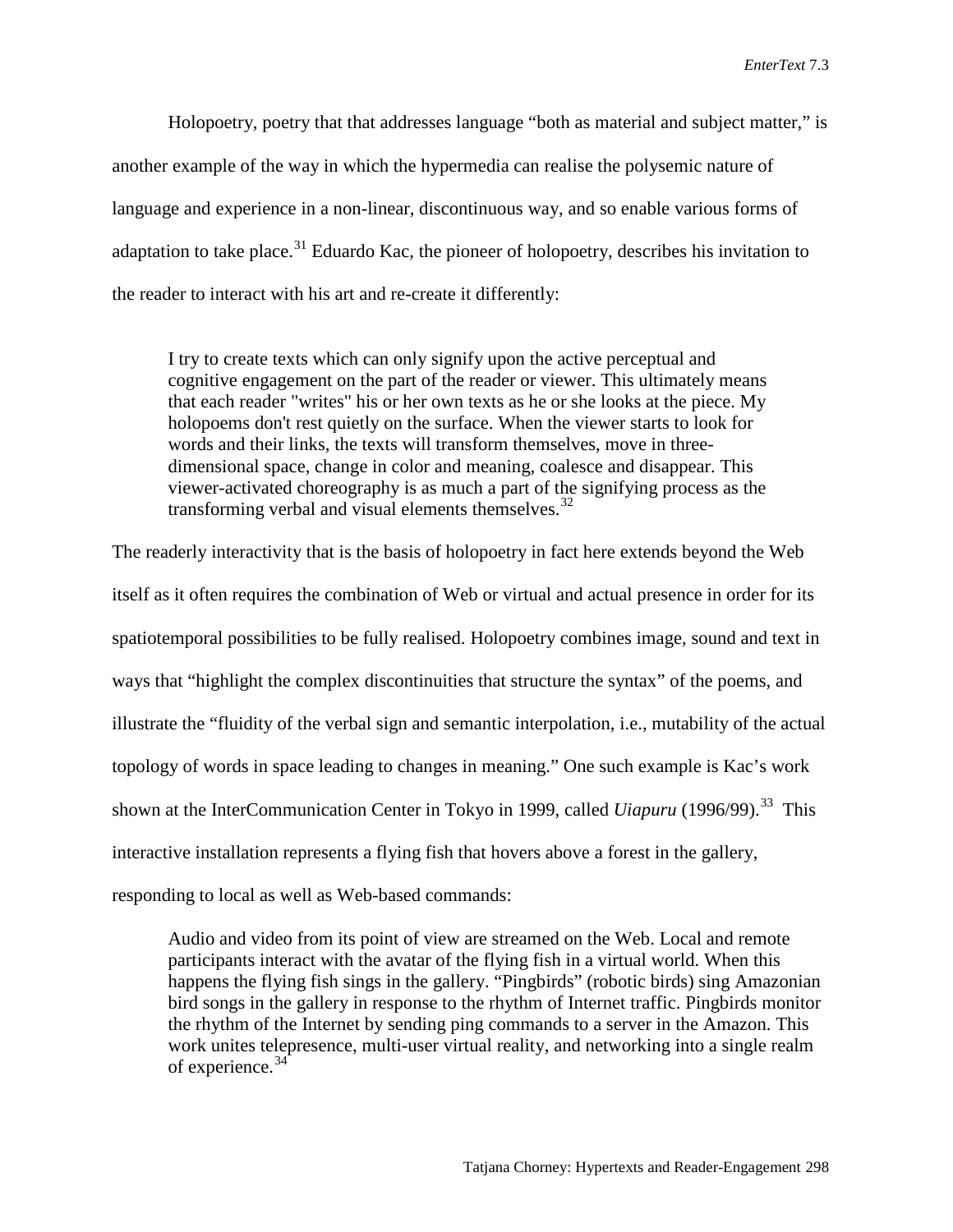The hypermedia for Kac provides the means to create poetry where "syntax is organized in discontinuous space," and where "it does not matter if one is using phrasal, vocabular, syllabic or literal structures." Here the "performance" is intentionally shared: the artist creates a certain number of enabling structures of meaning, while the lexical, semantic or visual content or arrangement of the work of art is left up to each subsequent viewer/reader. This is what the artist calls "a viewer-activated text."[35](#page-22-32) Each text-activation is another kind of adaptation performed by the viewer as each alters the originating holopoetic sequence. Like an adaptation, each takes place in the context of an "acknowledged transposition of a recognizable other work."<sup>[36](#page-22-33)</sup> In this case, since the creator explicitly invites the viewer into an extended interpretive and creative engagement with the existing piece, the viewer does not take part in the process unconsciously, but is aware of her intentional participation in creating a new whole.

Kac himself performed a series of adaptations through which he modified poetry and language to make them suitable to the new conditions enabled by the new medium. He transferred poetry—a mode associated with linguistic expression, verbal or written—onto the new medium where it is adapted and modified to include image, sound and physical readerinvolvement. Creating transpositions or adaptations across media, genres, registers and space, Kac relied on "double vision," as the kind of thinking done by adapters who know that "transmutation and transcoding" mean a "recoding into a new set of conventions as well as signs."<sup>[37](#page-22-34)</sup> He had to consider the various existing elements of each medium, genre and register separately before recombining them, demonstrating an adapter's awareness that "different media will inevitably highlight different aspects" of the narrative.<sup>[38](#page-22-35)</sup> Just as in other kinds of adaptation, "recognition and remembrance are part of the pleasure (and risk) of experiencing an adaptation,"[39](#page-22-36) in Kac's art the viewer can recognise and remember traditional elements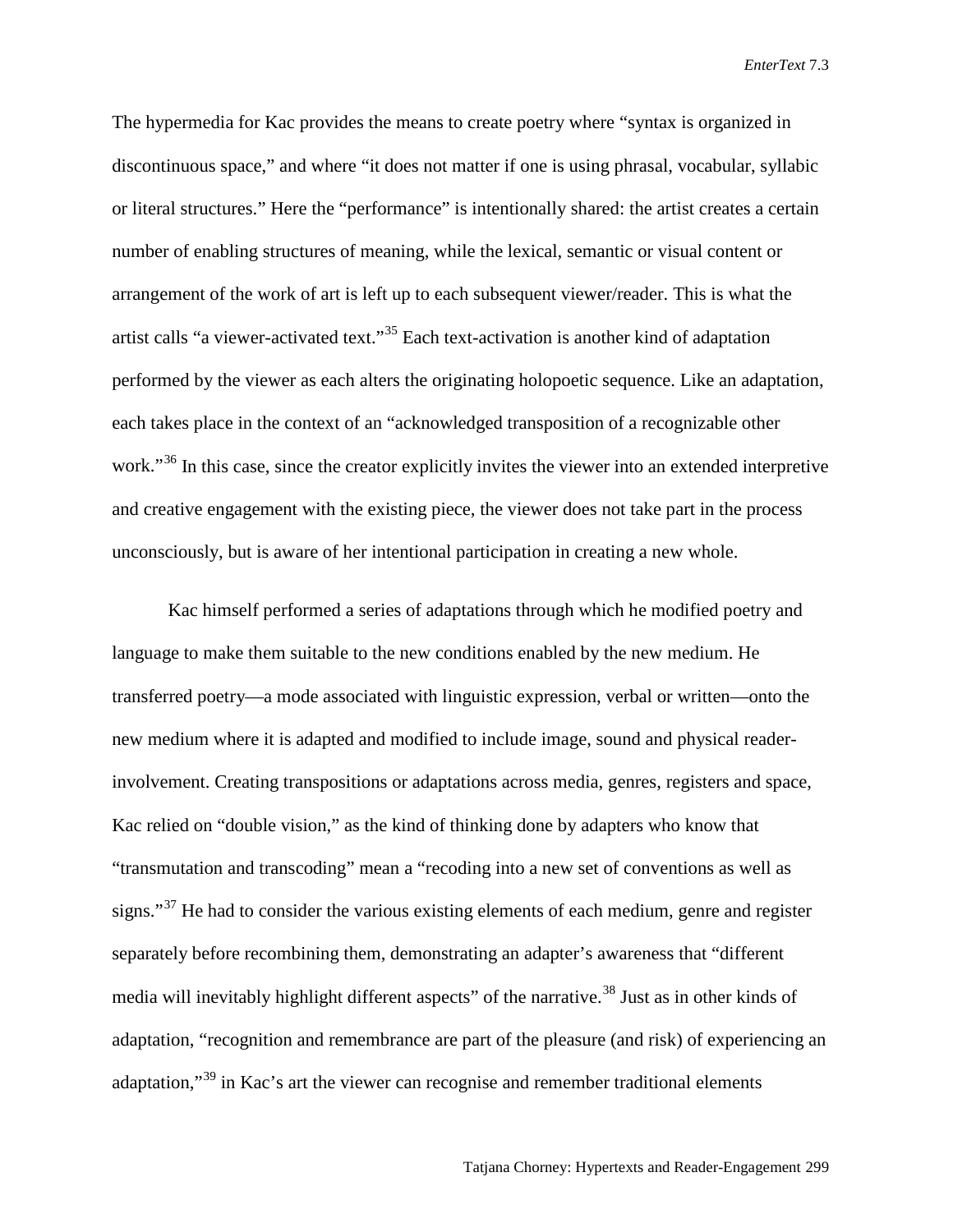associated with poetry as a mode, as well as the formal rules governing syntax. Knowing the usual qualities of both poetry and syntax, they can always feel their presence "shadowing" the one they are experiencing directly. Their current reception exists in relation to prior knowledge of medium, genre and register. The recognition and remembrance, combined with different kinds of "material variations,"<sup>[40](#page-22-37)</sup> that is, change, result in the special pleasure associated with experiencing an adaptation.

In his hyperpoem, "Medical Notes of an Illegal Doctor," poet Alexis Kirke invites readers to envision this "collaborative poem" as a space for social dialogue, and creatively "mutate" the poem by entering their changes in the section, "text to be added or changed," which, after a few clicks, will transform the initial poem and adapt it to a new context.<sup>[41](#page-22-38)</sup> Kirke openly establishes his text as a basis for adaptation as he tells readers they can "alter it in any way they see fit… add links, delete links, add to subpoems, remove from subpoems. Basically you can do what you like to any part of the text." The invitation for readers to engage in this social dialogue is compatible with the form of the origin-poem designed as a conversation among an "interviewer," a "whipper," and a "doctor." Like adapters, readers are thus invited to engage with the "original text" in ways that would make us see that text in different ways.<sup>[42](#page-22-39)</sup> The poem hints that the doctor's practice may be illegal, but its exact nature is not specified. Instead the onus is placed on the moral and ethical dilemma faced daily by the doctor who, just like the "whipper," is "no stranger to pain." The poem makes ambiguous the difference between the two men's professions, as they both deal in human pain and suffering, often with the same result. The text invites readers to take part in a conversation about a potentially controversial social issue, and "indigenize it" by adapting its formal or thematic elements to different purposes or different audiences. Adapters dealing with existing narratives will often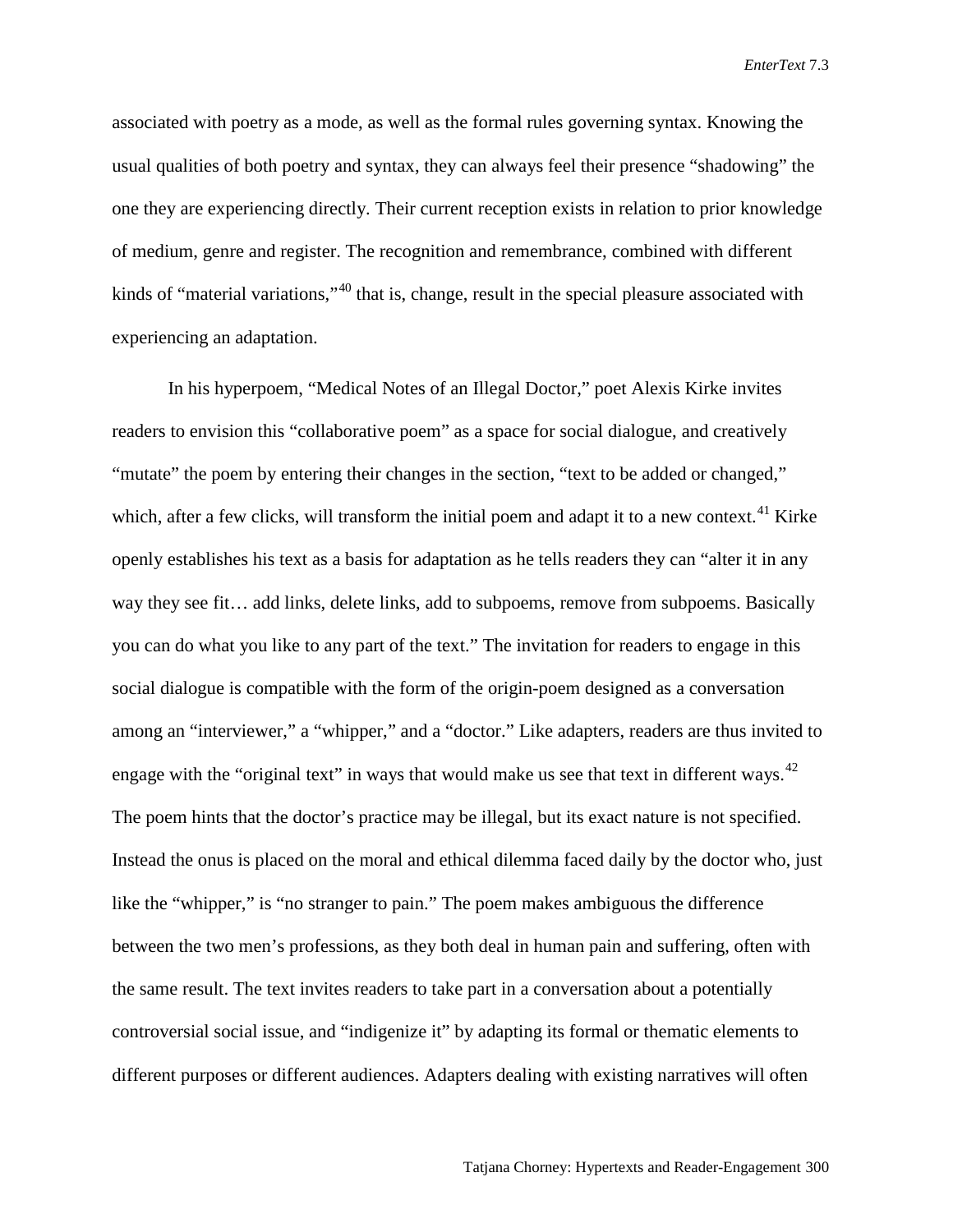indigenize them by adapting them to different national and cultural settings or times in order to highlight elements that otherwise may not be very obvious or unusual in the original.<sup>[43](#page-22-40)</sup> With Kirke's poem, as in previous examples, readers have to engage in an adapting process, as they have to appropriate elements of an existing text, interpret them, and filter them through their own sensibilities, interests and talents.

Just as in relation to any other process of adaptation, fidelity to the original is in no way an adequate guiding principle. Whatever the motivation of the adapter/reader, "adaptation is an act of appropriating and salvaging, and this is always a double process of interpreting and then creating something new."[44](#page-22-2) One of the culturally significant results of this kind of interaction is its potential to redefine the nature of authorship so that "the value of texts in the hypermedia often "becomes embedded in the social fabric, rather than the distributed product."[45](#page-22-3) In this sense, the act of reading in the hypermedia has the potential to participate more explicitly in a general process of cultural revision and re-creation, influencing how we conceive of the relationship between authors and readers. This process has ideological implications as well. Just as "an adaptation is a derivation that is not derivative," "it is its own palimpsestic thing" and a "form of intertextuality,"<sup>[46](#page-22-41)</sup> so each new reading has the potential to disrupt the traditional hierarchical relationship between reader and writer by assuming its own place in the network. The "flat, non-hierarchical network of hyperlinks," which is the model of data organisation and linking on the web, "assumes that any object has the same importance as any other, and that everything is, or can be, connected to everything else."<sup>[47](#page-22-4)</sup> This poem is only one example of the capability of hypertexts and the online medium in general to "disrupt elements of priority and authority" in relation to the source material, but also its refusal to privilege one version over another. [48](#page-22-5)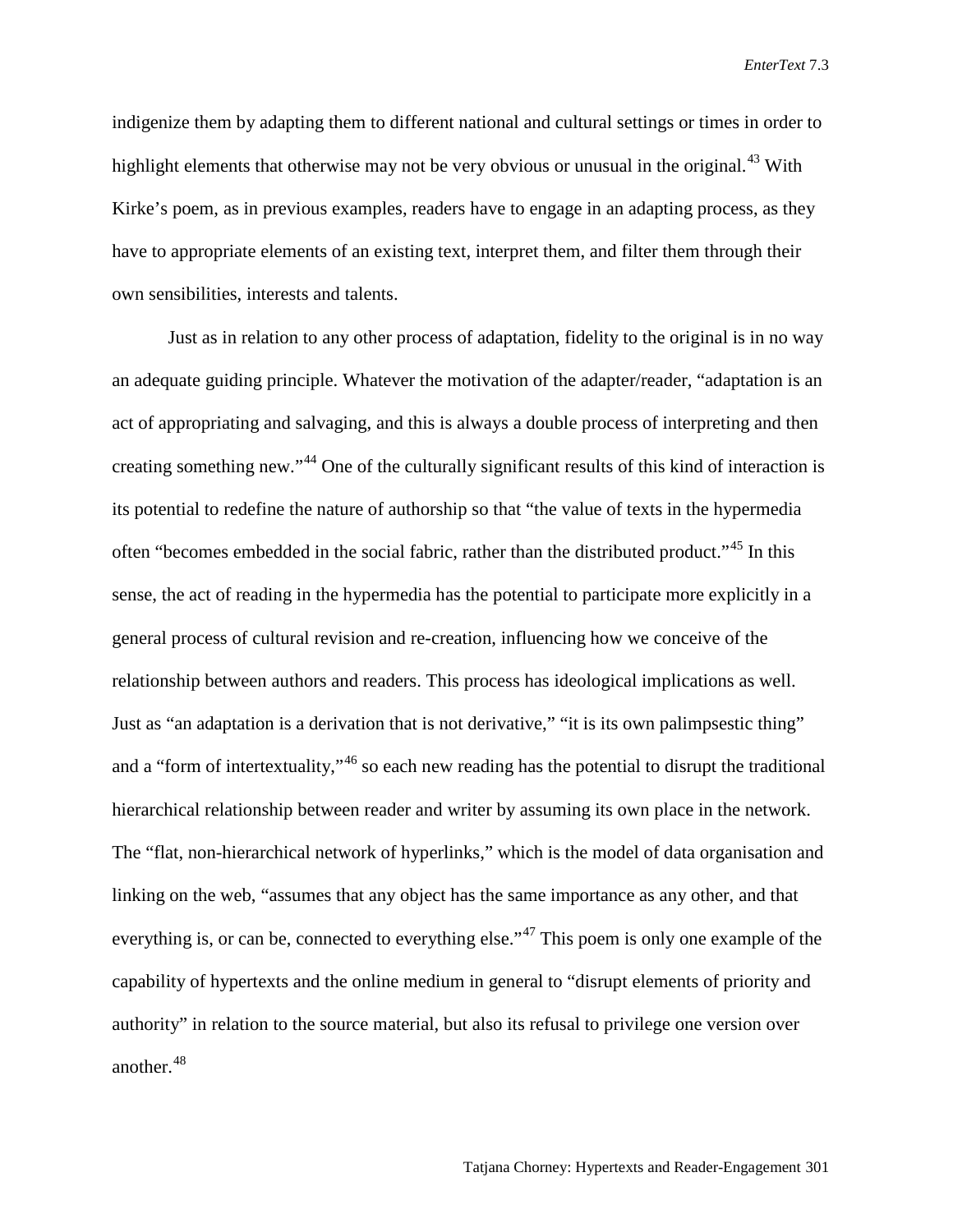Michael Joyce's "Storyspace" also emphasises aspects of the principle of adaptation: selection, rearrangement, interpretation and creation of something new while retaining some relationship to the original material or its elements.<sup>[49](#page-22-6)</sup> "Storyspace" is a software programme illustrating with particular vividness the close proximity of the processes of reading and writing, as well as the active quality of "problem solving" associated both with the process of adaptation and interactive storytelling in the hypermedia.<sup>[50](#page-22-7)</sup> It allows the creation of many "maps" containing different bits of information, organised into sections that can be viewed simultaneously. The simultaneity allows readers/writers to experiment with organisation as they continue to discover different patterns of meaning by reinterpreting and rearranging the existing elements into new wholes. As such, "Storyspace" is what Joyce calls an "exploratory hypertext," where readers "control the transformation of a body of information" to suit their needs and interests. [51](#page-22-42)

This software allowed Joyce to create "*afternoon*, a story" (1987), often called the first hypertext fiction, where readers are enabled and encouraged to engage in an adaptive process involving the manipulation and rearrangement of existing narrative "pieces" into different narratives that have different outcomes with regard to plot and character development. Hyperfictions like "*afternoon*" open themselves to being adapted in various ways, even in terms of narrative closure which is largely left for readers to decide, whenever they "feel the main narrative tensions are resolved and puzzles explained."<sup>[52](#page-22-43)</sup> Like the adapter, the reader here has to take almost full responsibility for narrative progression and character development while rearranging the elements of the existing narrative. This very active role demanded of the reader in the new medium, "requiring considerable cognitive work," has proven to be unfamiliar and difficult for readers used to modes of "reading associated with escapism and so called 'ludic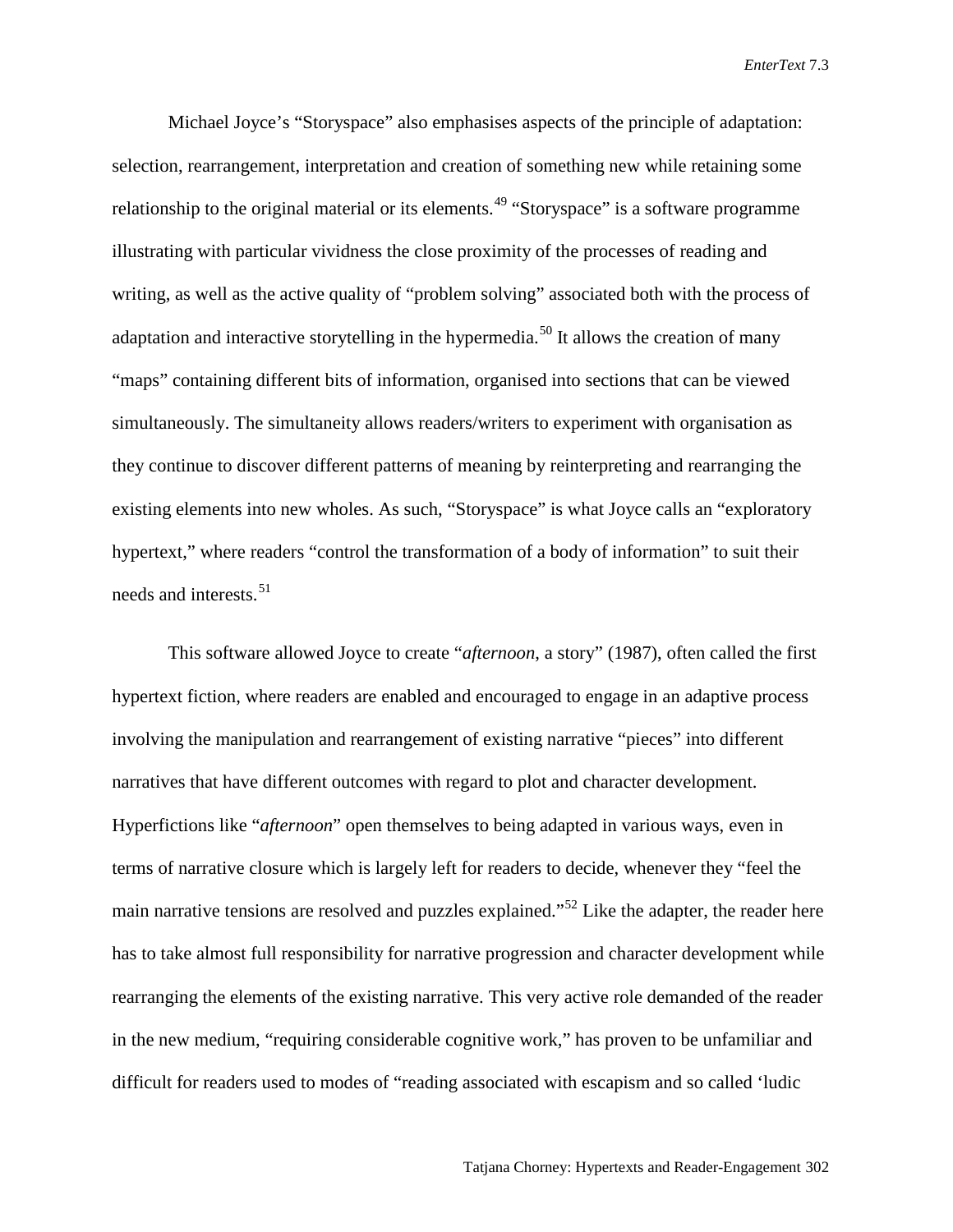reading' where we become fully immersed or 'lost' in the book in a cognitive and emotional way but where no direct demands are placed upon us for any other kind of engagement."<sup>[53](#page-22-44)</sup> For some readers, the new kind of cognitive demand consisting of having to assume an active role in constructing narrative meaning results in "confusion and frustration from lack of coherence and structure." Based on their previous reading habits, these readers' desire to "find" rather than recreate the plot reflects the change in the mode of engagement with texts enabled by the new medium.[54](#page-22-9) In order to address the apparent difficulty some readers have in reading and writing using "Storyspace," a new kind of software has been developed. The Fluid Reader simplifies the reader's role of adapter by making visible in the background an original "coherent narrative," so that "whatever exploration the reader chooses to indulge in (whatever alternative endings she chooses to activate), does not impede an overall narrative experience."<sup>[55](#page-22-10)</sup> The Fluid Reader thus acts as a "transitional" kind of software, providing readers with a type of cognitive bridge between the older and newer models of engaging with texts.

Informational hypertexts, like scholarly essays available online, also often encourage readers to adapt the text to their reading needs. Many contain instructions on how to read the text divided into various segments accessible by navigating through links. Readers are invited to choose the functions those fragments are going to play according to their own interest and sense of narrative organisation.<sup>[56](#page-22-45)</sup> These essays are most frequently organised episodically; the content is broken into relatively short units held together by loosely related ideas, each with a different title, and each connected to the next or the previous one with a link. Some are explicit in their invitation to readers to adapt the organisation to their individual need: "There are a number of ways to read this essay, none of which will exactly replicate the text of the talk I gave. Take *chances* with *your choices*."[57](#page-22-18) The experience of reading in hypertext encourages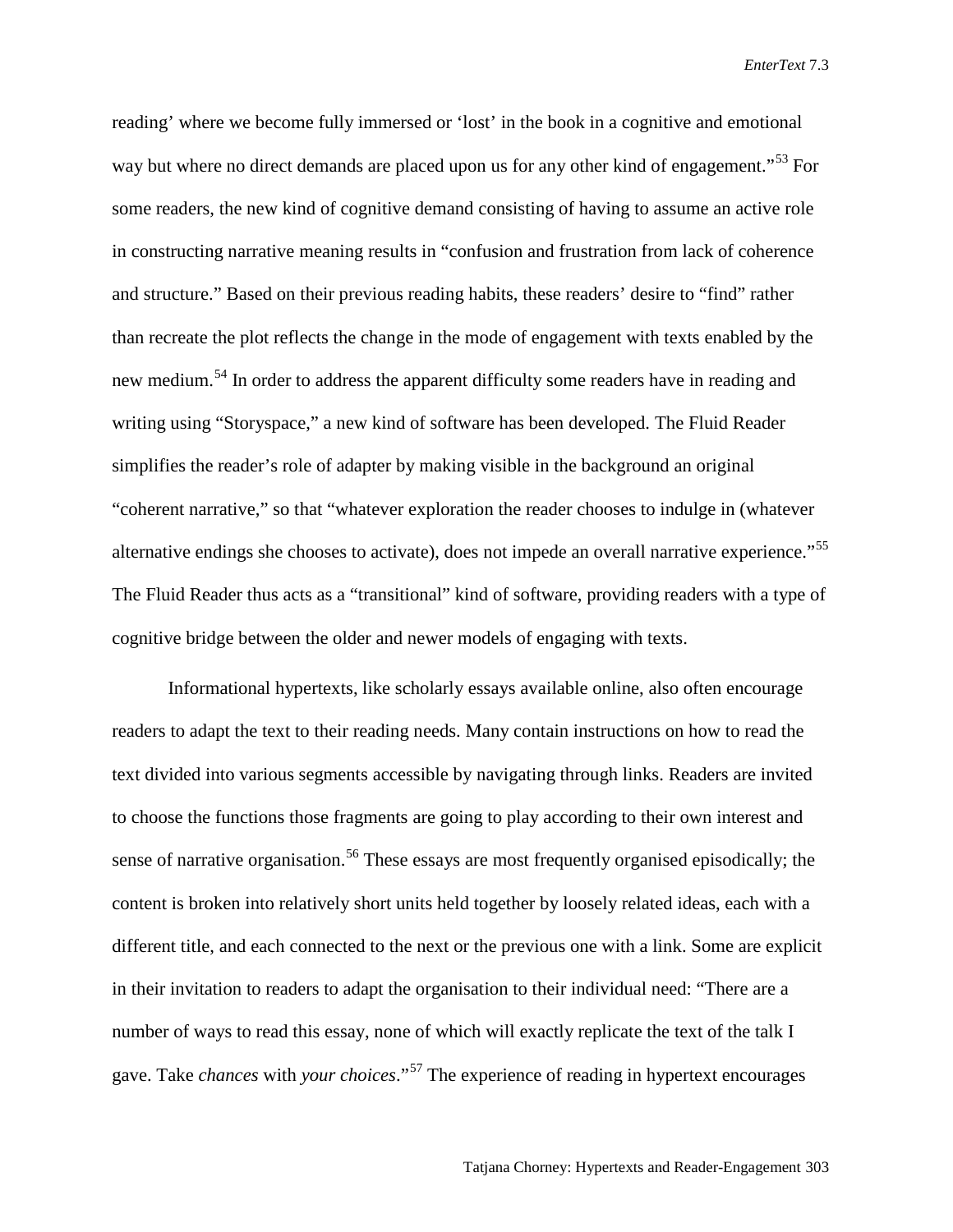and enables reading not for "linear narrative" but for points of interest, empowering readers to shape and control the reading process by selecting and reading only those parts of texts that are memorable or relevant to them with the aim of recreating them in a different context.

The digital medium itself, enabling this kind of interaction and shaping a new mode of engagement with text, may be understood as the evolving and dynamic product of a series of adaptations from print, still images, moving images and sound media whose elements it has "borrowed," "reworked" and "reformatted" while maintaining an important relationship with each one, despite many of its distinctive properties. As such, from the standpoint of the history of technology, the hypermedia may be seen as an example of a complex cultural adaptation or a "recreation with variation" whose existence was enabled by the "cumulative improvement of technologies at the hands of many innovators."[58](#page-22-46) While the new medium's borrowing and adapting elements from existing media has been explored in revealing detail,<sup>[59](#page-22-21)</sup> what needs further investigation is its relationship with the register of oral communication. Readers and writers in the hypermedia have been adapting to the new medium elements of the "oral," spoken expression. Although most kinds of communication in the hypermedia are generally based on the act of writing and inscribing, computer-mediated communication (CMC) has adapted itself to the new conditions by incorporating elements from spoken language and verbal communication. If we think of adaptation as the action or process of fitting or suiting one thing to another in terms of CMC, then weblogs, email and other kinds of online conversation-enabling spaces illustrate the association between the spoken and written uses of language, and the suiting, fitting and borrowing that goes on from one register into the other. For example, the term "blogosphere" recalls another term, "logosphere," whose etymology reinforces the connections to oral expression: according to its Greek roots, *logo*- means "word,"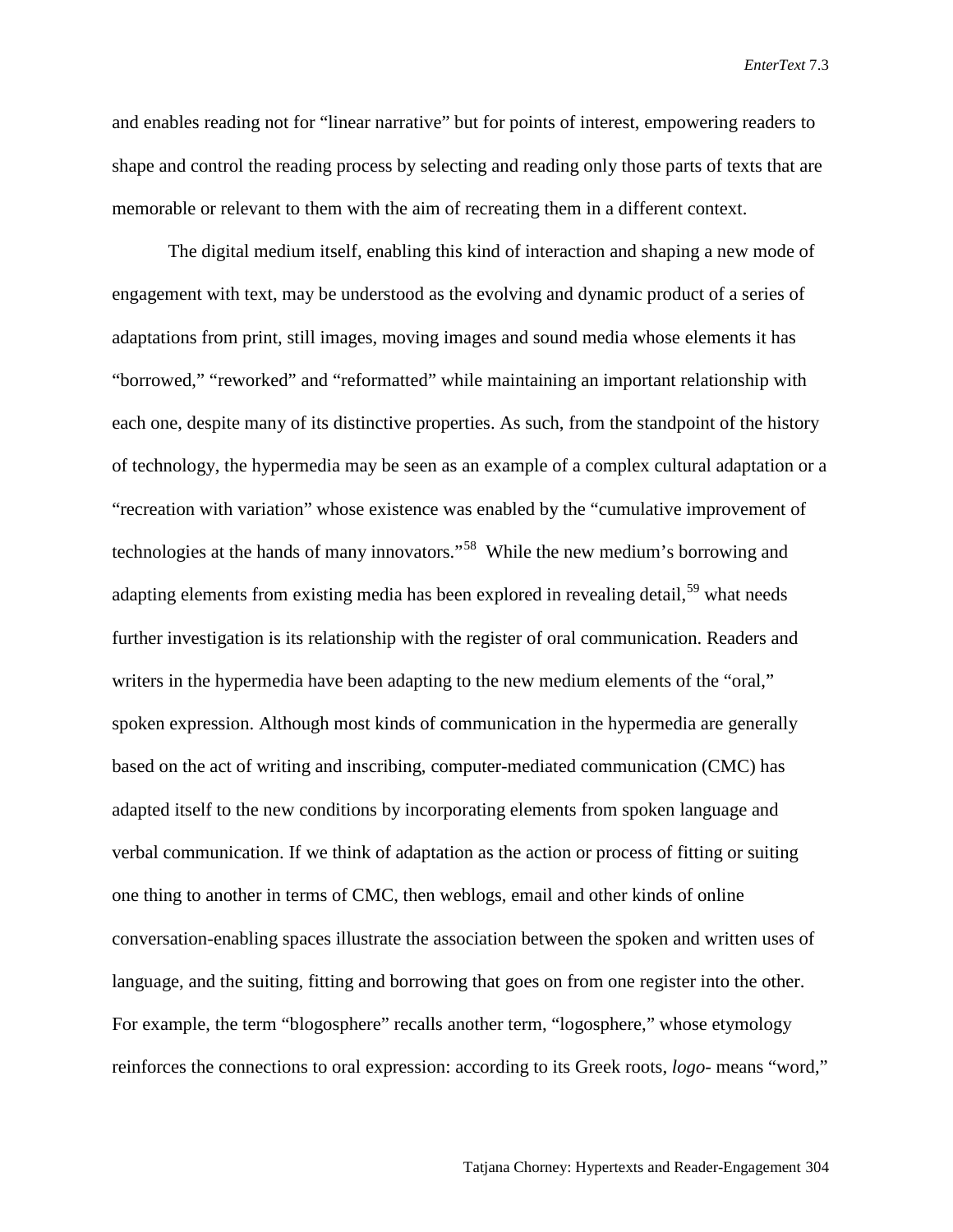and "sphere" can be interpreted as "world," resulting in "the world of words, the universe of discourse" (*Wikipedia*). Blogs, especially, define the internet as a social space where participation refers to ways of interacting that simultaneously accommodate the rules of written and spoken communication. Many, especially those who came to the new medium early in life, often treat the interactions enabled by these communicative spaces informally. They habitually express themselves as they would in spoken communication, and their texts reflect an informal "oral" register in the lack of punctuation and capitalisation, and use of emoticons whose nature and meaning is modelled on body language. Series of highly descriptive emoticons denote various states of being, including surprise, envy, boredom, contentment, and a range of other gesture-based meanings, such as "it wasn't me," "crying," "my lips are sealed," and even the lack of words itself, as in a "speechless smiley."

In fact, the spoken register has adapted itself so well to the properties of the new media that some rules on email etiquette, invested in earlier protocols governing human communication, attempt to prevent the change from taking over. Reacting to the immediacy and thus informality of response typical of email communication and its potential to adapt sounds and body-language to written signs, these rules seek to regulate email in ways that would make it more clearly associated with the more formal written register. Given that "netiquette" seems to change almost as rapidly as the technology itself, users are generally advised to "take as much cues from what [they] see or hear happening in [their] correspondent."<sup>[60](#page-22-22)</sup> However, the advice is articulated in terms that could easily apply to the nature of communication in spoken conversation, where the interlocutors take their cues from one another.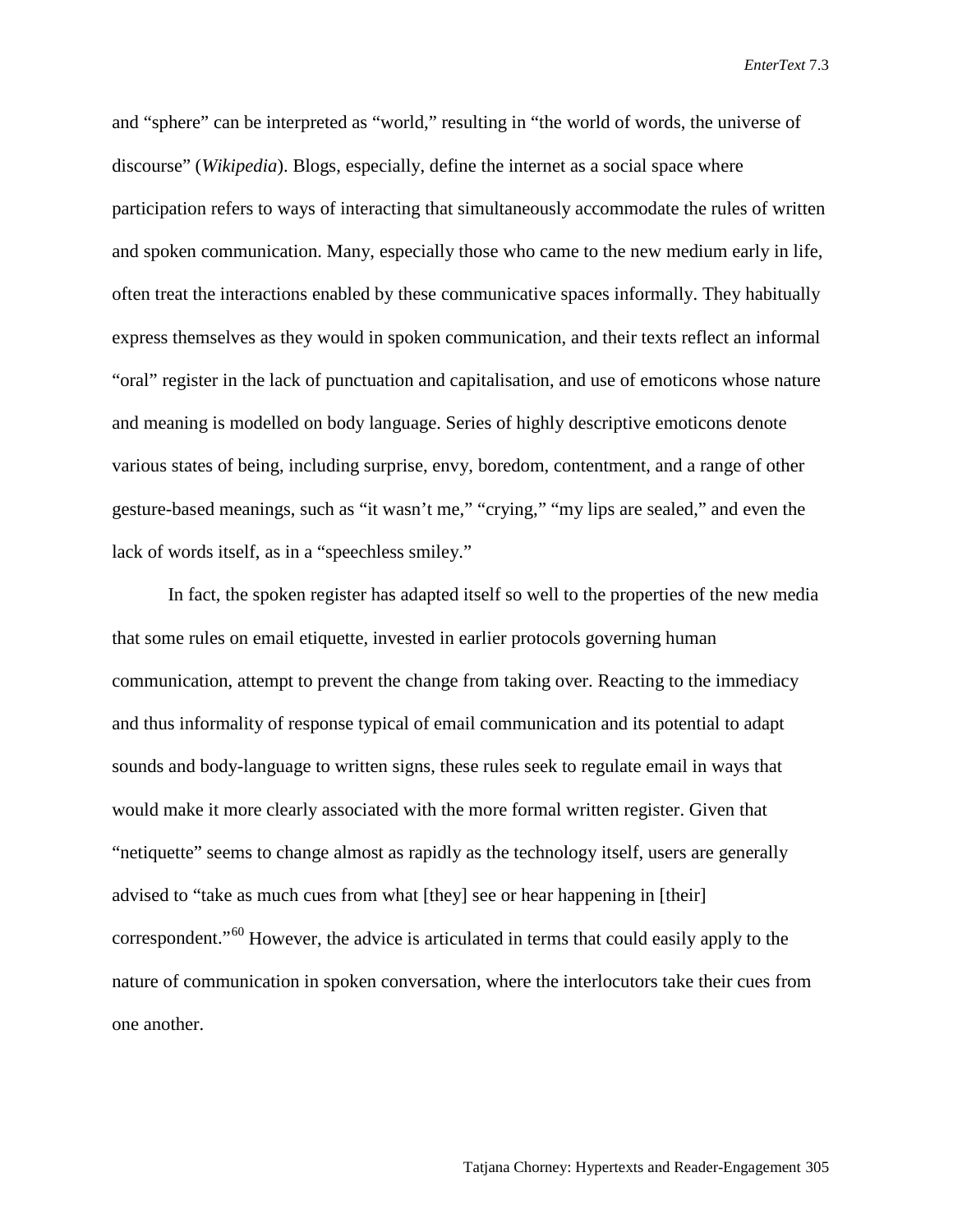Hypertext thus compels us to reconsider the nature of text, reading and writing, as well as adaptation, in essential ways. By compelling readers to make decisions along the reading path, ranging from choosing where the text begins and ends, to an active rearrangement of selected textual elements, many hypertexts externalise and enact the text's capability to engender a variety of interpretations in different reading situations, and they so externalise the cognitive processes underlying adaptation. Regardless of whether readers interact with open or closed hypertexts,  $61$  the adaptive principle is embedded in interactive reading in the hypermedia. Although in many hypertext systems we may be as "much controlled as controllers," we are still immersed differently in a world in which we have to participate kinesthetically, rather "than with one we are either told about or shown."<sup>[62](#page-22-26)</sup> This form of participation results in a different way of engaging with culture and existing cultural narratives. By encouraging a "piecemeal" approach to composition and to reading, hypertext provides us with the ability to create pastiche-like compilations by easily extracting bits of data in different forms out of their initial contexts, and then bringing them together in different wholes. Reading in hypertext is often described as "welding," "where the meanings extracted decontextualized—from different parts of the text can be crafted—re-contextualized" into something new.<sup>[63](#page-22-47)</sup> By revealing the close connections between reading and writing, interpreting and (re)creating, hypertext educates us into the kind of reading done by adapters. As such readers, we have to "learn new navigational strategies and accept a new and altered relationship with the creator of the work;" we have to make decisions as to how to "navigate" through the layering of textual meaning and learn how one kind of information can be applied to another context. In this way, we thereby have to figure "in the thinking of the adapter" and become familiar first-hand with the process of adaptation.<sup>[64](#page-22-48)</sup>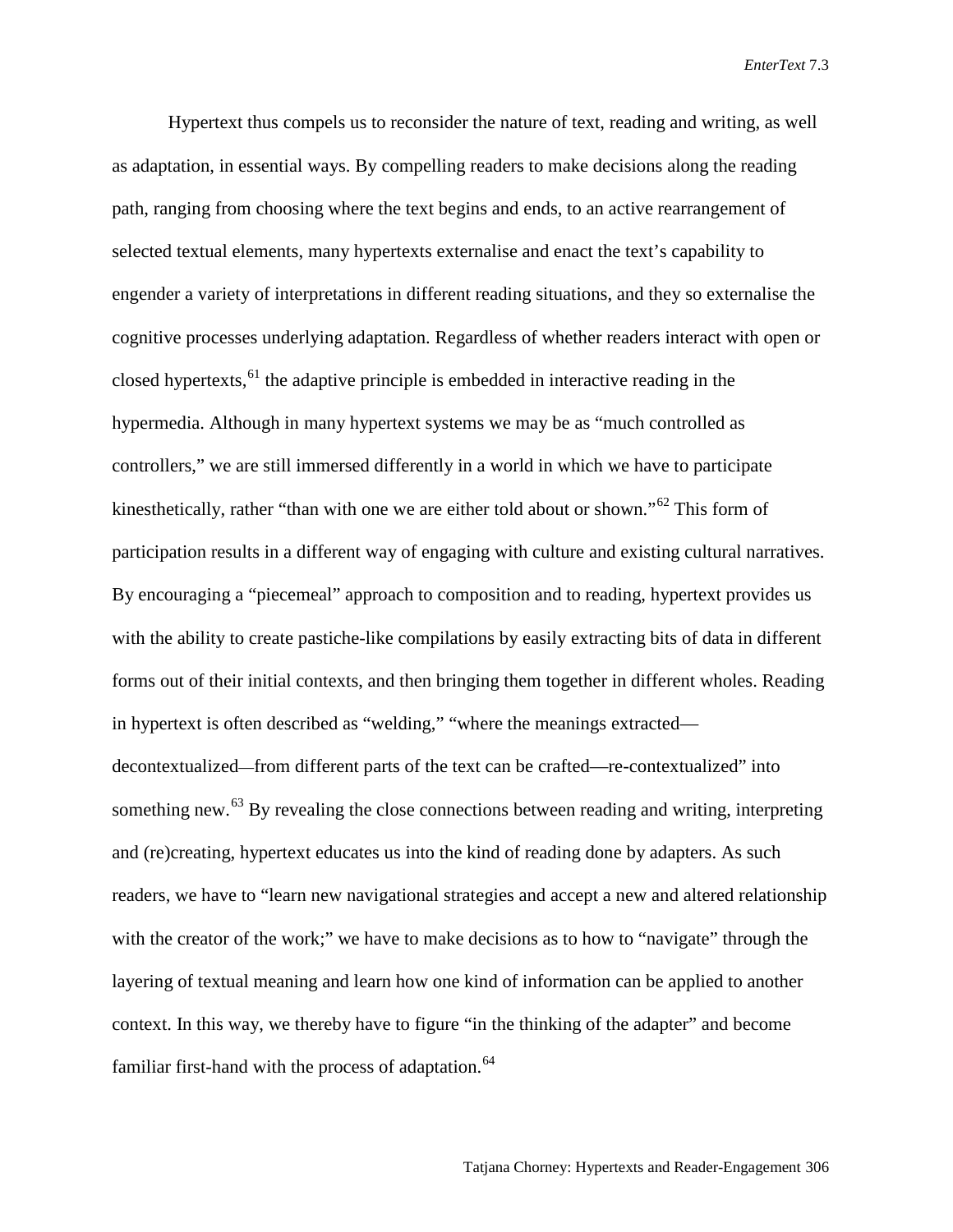Looked at in this way, the hypermedia extends or re-conceptualises the limits of current adaptation theory. In relation to narratives, textual or visual, adaptation is described as an "extended intertextual engagement with the adapted work" and assumes a stable, coherent entity referred to as adapted work or source. In contrast, in hypermedia the forms of adaptations performed may not always be extended, nor do they necessarily have to refer back to stable, coherent entities. The hypermedia sources whose elements can be borrowed and adapted—the information-containing nodes—may represent the adapted products of previous similar engagement and, being the products of the environment in which they exist, are unstable and variable. Also, within the existing context of adaptation theory, what is being assumed is not only the existence of the stable, coherent entity called the adapted text, but also the subsequent existence of a stable, coherent entity that is the result of adaptation. Hypertext redefines the limits of this process, since "every hypertext reader gets her own version of the complete text by selecting a particular path through it" and "every user of an interactive installation gets her own version of the work."[65](#page-22-49) While in a traditional sense adapters often have the luxury of a stable source narrative/material whose elements they can then reinterpret, reorder and recreate, in hypertext the source material itself is often unstable, or at least without any of the initial narrative authority on which we still depend in our thinking. In relation to the new medium, it is thus more productive to understand adaptation as a cognitive and "experiential" process, a way of thinking about reading, writing, creating, and a way of being engaged with culture.

As an adaptive action that involves re-inscribing, recontextualising and restructuring, interactive reading and writing in hypertext reminds us that knowledge can be transmitted not only through self-referential, extended narratives emphasizing closures, but also as "collections of ideas that can arrange themselves into a kaleidoscope of hierarchical and associative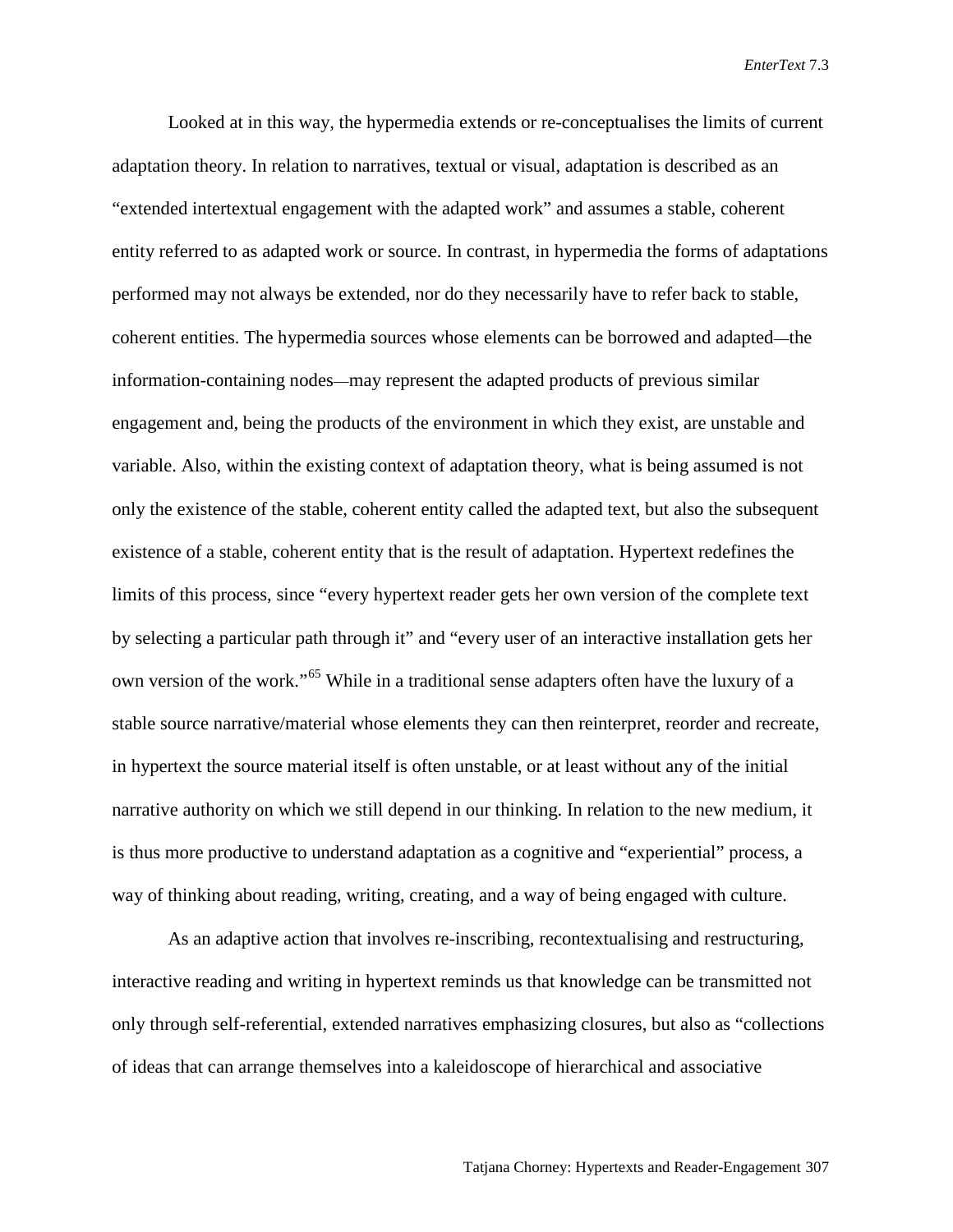patterns—each pattern being adapted to the needs of one class of readers [and writers] on one occasion."[66](#page-22-50) With hypertext we are encouraged to think in terms of "segmentation, juxtaposition, and connectedness," and associative rather than linear, "step-by-step" logic. We are unlearning forms of "psychological realism" reflected in print-oriented forms of text and narrative, and once again, remembering that "there is no chronology inside the head," we are learning to think in "discrete packages"<sup>[67](#page-22-51)</sup> that can be reintegrated into new contexts. At the same time, the participatory model of engagement with the process of analysing, transforming, "repeating with variation," evaluating and reorganising, instructs us in a radical form of the art of adaptation. With these changes and the possibilities they imply, reading is "the process of 'finding' meaning, which is at once a fundamentally creative and also adaptive exercise," as "meaning is shaped" rather than "deciphered or uncovered."[68](#page-22-52) It may also be that with the capacity of the new media to instruct readers *en masse* into the cognitive processes involved in adaptation, we are likely to redefine our relationship with cultural institutions and artifacts, and continue in what Linda Hutcheon refers to as "Western culture's long and happy history of borrowing… and sharing stories,"[69](#page-22-53) and learn to value and celebrate the essentially collaborative, social nature of all creativity.

## **Notes**

Research for this essay was made possible by the Social Sciences and Humanities Research Grant of Canada.

<sup>&</sup>lt;sup>1</sup> Paul Gilster, *Digital Literacy* (New York: John Wiley, 1997), 136.<br><sup>2</sup> cf. Linda Hutcheon, *A Theory of Adaptation* (London: Routledge, 2006).

<sup>&</sup>lt;sup>3</sup> Gregory Ulmer, "Grammatology Hypermedia" (*Post-Modern Culture* 1, 2, par. 8), accessible at:

[http://muse.jhu.edu/journals/postmodern\\_culture/v001/1.2ulmer.html](http://muse.jhu.edu/journals/postmodern_culture/v001/1.2ulmer.html)

<sup>4</sup> cf. Aristidis Protopsaltis and Vassiliki Bouki, "Towards a Hypertext Reading/Comprehension Model,"*Proceedings of the 23rd annual international conference on Design of Communication: Documenting and Designing for Pervasive Information* (Coventry, UK, 2005, 159-166), 159. Retrieved 25 May 2007 from: <http://portal.acm.org/citation.cfm?id=1085313.1085349>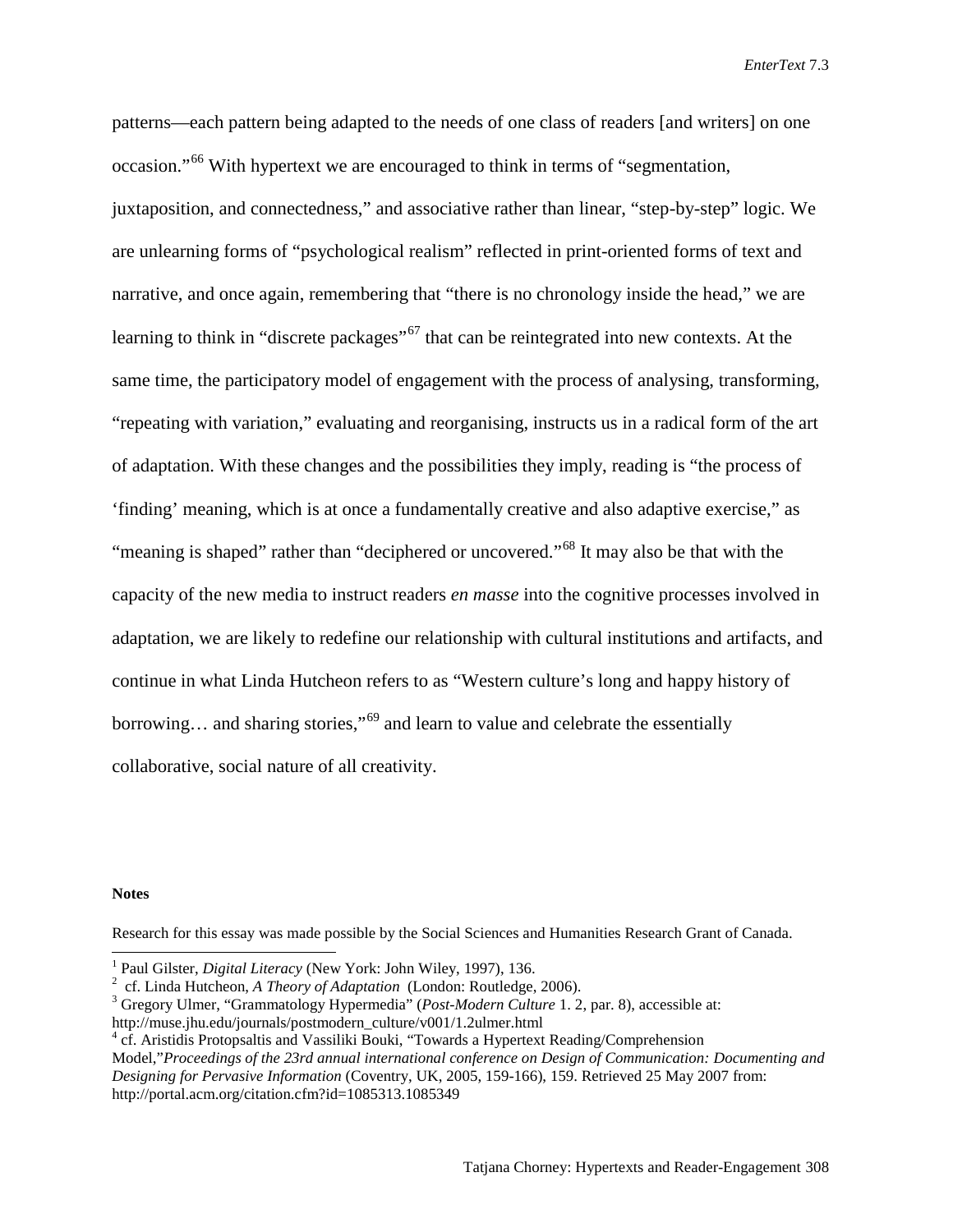<sup>5</sup> Lev Manovich, *The Language of the New Media* (Cambridge, MA: MIT Press, 2001), 60.<br><sup>6</sup> Michael Joyce, *Of Two Minds: Hypertext, Pedagogy and Poetics* (Ann Arbor: University of Michigan Press, 1995), 40.

 $<sup>7</sup>$  cf. Hutcheon.</sup>

 $<sup>8</sup>$  Hutcheon, 4, 6.<br> $<sup>9</sup>$  cf. Hutcheon, 9-11.</sup></sup>

<sup>10</sup> Gene Golovchinsky and Catherine Marshall, "Hypertext Interaction Revisited." (2000). *Journal of the Association for Computing Machinery* (2000), 177, retrieved on 25 May 2007 from:

 $h_1$  Robert Boyd and Peter J. Richerson, "Culture, Adaptation and Innateness," in P. Carruthers, S. Stich, and S. Laurence, eds., *The Innate Mind: Culture and Cognition* (in press), 13; retrieved 25 May 2007 from:

http://www.sscnet.ucla.edu/anthro/faculty/boyd/Innateness%20ver%204.1.pdf <sup>12</sup> Hutcheon, 171.

 $13$  Hutcheon, 2.

 $14$  Ibid., 136.<br> $15$  Ibid.

<sup>16</sup> Ibid. <sup>17</sup> Manovich, 7.<br><sup>18</sup> Hutcheon, 29.

 $19$  Manovich, 46.

 $20$  Ibid., 40.

 $^{21}$  Ibid., 41.<br> $^{22}$  cf. Ibid.

<sup>23</sup> Stephanie Strickland, "Poetry in the Electronic Environment," *Talk given at Hamline University, St. Paul, MN, April 10, 1997, accessible at: http://www.altx.com/EBR/EBR5/strick.htm* 

<sup>24</sup> Hutcheon, 7.<br><sup>25</sup> Ingrid Hoofd, "Aristotle's *Poetics*: Some Affirmations and Critiques," accessible at:<br>http://www.cyberartsweb.org/cpace/ht/hoofd3.

<sup>26</sup> Strickland's poem is accessible at:<http://www.wordcircuits.com/gallery/sandsoot/><br><sup>27</sup> Jaishree K. Odin, "Image and Text in Hypermedia Literature: The Ballad of Sand and Harry Soot,"

*Image in Text and Hypermedia Literature, The Iowa Review Web* (September 2002), 14, accessible at:

[http://www.uiowa.edu/%7Eiareview/tirweb/feature/strickland/odin\\_hypermedia.pdf](http://www.uiowa.edu/~iareview/tirweb/feature/strickland/odin_hypermedia.pdf)

 $\frac{^{28}}{^{29}}$  Strickland.

<sup>30</sup> Hutcheon, 8.<br><sup>31</sup> Kac, "Holopoetry and Perceptual Syntax," originally published in *Holographic Imaging and Materials* (Proc. SPIE 2043), Tung H. Jeong, ed. (Bellingham, WA: SPIE, 1993), 72-81. Retrieved on 4 September 2006 from <http://www.ekac.org/holopholosphere.html><br><sup>32</sup> Kac, "Holopoetry."

 $33$  For an image of this work, as well as other interactive poems by Kac, see<http://www.ekac.org/interactive.html> and http://www.ekac.org/allholopoems.html

 $34$  Kac, "Telepresence and Interactive Installations," retrieved on 20 June 2007 from:

http://www.ekac.org/interactive.html

<sup>35</sup> Kac, "Holopoetry: The New Frontier of Language." Interview with Eduardo Kac, retrieved 4 September 2006 from<http://www.ekac.org/IVinterview.html>  $^{36}$  Hutcheon, 8.<br> $^{37}$  Kac, 18.<br> $^{38}$  Hutcheon, 10.<br> $^{39}$  Ibid., 4.

<span id="page-21-0"></span>

<span id="page-21-1"></span>

 $\frac{40}{10}$  Ibid.<br><sup>41</sup> The poem and Kirke's instructions to readers/writers can be accessed at:

<http://wings.buffalo.edu/epc/ezines/brink/brink02/medical.html>

 $43$  cf. Hutcheon, 28.